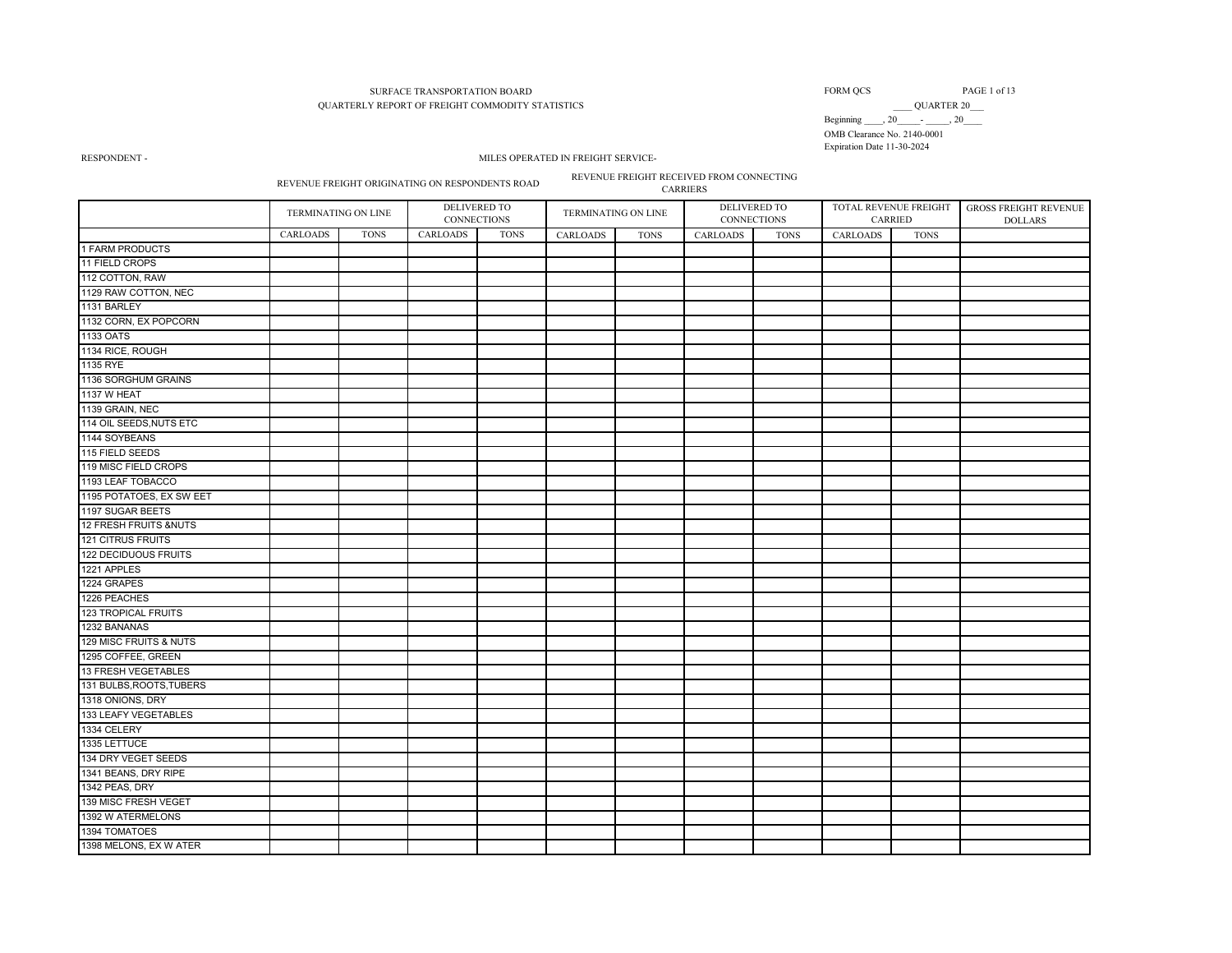#### QUARTERLY REPORT OF FREIGHT COMMODITY STATISTICS

FORM QCS PAGE 2 of 13

 $\begin{tabular}{c} \multicolumn{2}{c}{{\small \underline{\hspace{1cm}}}} \multicolumn{2}{c}{{\small \underline{\hspace{1cm}}}} \multicolumn{2}{c}{{\small \underline{\hspace{1cm}}}} \multicolumn{2}{c}{{\small \underline{\hspace{1cm}}}} \multicolumn{2}{c}{{\small \underline{\hspace{1cm}}}} \multicolumn{2}{c}{{\small \underline{\hspace{1cm}}}} \multicolumn{2}{c}{{\small \underline{\hspace{1cm}}}} \multicolumn{2}{c}{{\small \underline{\hspace{1cm}}}} \multicolumn{2}{c}{{\small \underline{\hspace{1cm}}}} \multicolumn{2}{c}{{\small \underline$ 

OMB Clearance No. 2140-0001 Expiration Date 11-30-2024

RESPONDENT -

MILES OPERATED IN FREIGHT SERVICE-<br>NIDENTE BOAD REVENUE FREIGHT RECEIVED FROM CONNECTING

REVENUE FREIGHT ORIGINATING ON RESPONDENTS ROAD

CARRIERS

|                                  | TERMINATING ON LINE |             |          | DELIVERED TO<br>CONNECTIONS |                 | TERMINATING ON LINE |          | DELIVERED TO<br>CONNECTIONS |                 | TOTAL REVENUE FREIGHT CARRIED | GROSS FREIGHT REVENUE DOLLARS |
|----------------------------------|---------------------|-------------|----------|-----------------------------|-----------------|---------------------|----------|-----------------------------|-----------------|-------------------------------|-------------------------------|
|                                  | CARLOADS            | <b>TONS</b> | CARLOADS | <b>TONS</b>                 | <b>CARLOADS</b> | <b>TONS</b>         | CARLOADS | <b>TONS</b>                 | <b>CARLOADS</b> | <b>TONS</b>                   |                               |
| 14 LIVESTOCK & PRD               |                     |             |          |                             |                 |                     |          |                             |                 |                               |                               |
| 141 LIVESTOCK                    |                     |             |          |                             |                 |                     |          |                             |                 |                               |                               |
| 1411 CATTLE                      |                     |             |          |                             |                 |                     |          |                             |                 |                               |                               |
| 1413 SW INE, BARROW, BOAR        |                     |             |          |                             |                 |                     |          |                             |                 |                               |                               |
| 1414 SHEEP AND LAMBS             |                     |             |          |                             |                 |                     |          |                             |                 |                               |                               |
| 142 DAIRY FARM PRODUCT           |                     |             |          |                             |                 |                     |          |                             |                 |                               |                               |
| 143 ANIMAL FIBERS                |                     |             |          |                             |                 |                     |          |                             |                 |                               |                               |
| 1431 W OOL                       |                     |             |          |                             |                 |                     |          |                             |                 |                               |                               |
| <b>15 POULTRY &amp; PRODUCTS</b> |                     |             |          |                             |                 |                     |          |                             |                 |                               |                               |
| 151 LIVE POULTRY                 |                     |             |          |                             |                 |                     |          |                             |                 |                               |                               |
| 152 POULTRY EGGS                 |                     |             |          |                             |                 |                     |          |                             |                 |                               |                               |
| <b>19 MISC FARM PRODUCTS</b>     |                     |             |          |                             |                 |                     |          |                             |                 |                               |                               |
| 191 HORTICULTURAL SPEC           |                     |             |          |                             |                 |                     |          |                             |                 |                               |                               |
| 192 ANIMAL SPECIALTIES           |                     |             |          |                             |                 |                     |          |                             |                 |                               |                               |
| <b>8 FOREST PRODUCTS</b>         |                     |             |          |                             |                 |                     |          |                             |                 |                               |                               |
| 84 GUMS & BARKS, CRUDE           |                     |             |          |                             |                 |                     |          |                             |                 |                               |                               |
| 8423 LATEX & ALLIED GUM          |                     |             |          |                             |                 |                     |          |                             |                 |                               |                               |
| 86 MISC FOREST PROD              |                     |             |          |                             |                 |                     |          |                             |                 |                               |                               |
| 9 FISH & MARINE PRD              |                     |             |          |                             |                 |                     |          |                             |                 |                               |                               |
| 91 FISH & MARINE PRD             |                     |             |          |                             |                 |                     |          |                             |                 |                               |                               |
| 912 FISH/W HALE PRD FRZ          |                     |             |          |                             |                 |                     |          |                             |                 |                               |                               |
| 9131 SHELLS                      |                     |             |          |                             |                 |                     |          |                             |                 |                               |                               |
| 98 FISH HATCHERIES               |                     |             |          |                             |                 |                     |          |                             |                 |                               |                               |
| 10 METALLIC ORES                 |                     |             |          |                             |                 |                     |          |                             |                 |                               |                               |
| 101 IRON ORES                    |                     |             |          |                             |                 |                     |          |                             |                 |                               |                               |
| 10112 GRADE ORE, CRUDE           |                     |             |          |                             |                 |                     |          |                             |                 |                               |                               |
| 102 COPPER ORES                  |                     |             |          |                             |                 |                     |          |                             |                 |                               |                               |
| 103 LEAD & ZINC ORES             |                     |             |          |                             |                 |                     |          |                             |                 |                               |                               |
| 1031 LEAD ORES                   |                     |             |          |                             |                 |                     |          |                             |                 |                               |                               |
| 1032 ZINC ORES                   |                     |             |          |                             |                 |                     |          |                             |                 |                               |                               |
| 104 GOLD & SILVER ORES           |                     |             |          |                             |                 |                     |          |                             |                 |                               |                               |
| 105 BAUXIT/ALUMIN ORES           |                     |             |          |                             |                 |                     |          |                             |                 |                               |                               |
| 106 MANGANESE ORES               |                     |             |          |                             |                 |                     |          |                             |                 |                               |                               |
| 107 TUNGSTEN ORES                |                     |             |          |                             |                 |                     |          |                             |                 |                               |                               |
| 108 CHROMIUM ORES                |                     |             |          |                             |                 |                     |          |                             |                 |                               |                               |
| 109 MISC METAL ORES              |                     |             |          |                             |                 |                     |          |                             |                 |                               |                               |
| 11 COAL                          |                     |             |          |                             |                 |                     |          |                             |                 |                               |                               |
| 111 ANTHRACITE                   |                     |             |          |                             |                 |                     |          |                             |                 |                               |                               |
| 11111 RAW ANTHRACITE             |                     |             |          |                             |                 |                     |          |                             |                 |                               |                               |
| 11112 CLEAN/PREP ANTHRAC         |                     |             |          |                             |                 |                     |          |                             |                 |                               |                               |
| 112 BITUM COAL/LIGNITE           |                     |             |          |                             |                 |                     |          |                             |                 |                               |                               |
| 1121 BITUMINOUS COAL             |                     |             |          |                             |                 |                     |          |                             |                 |                               |                               |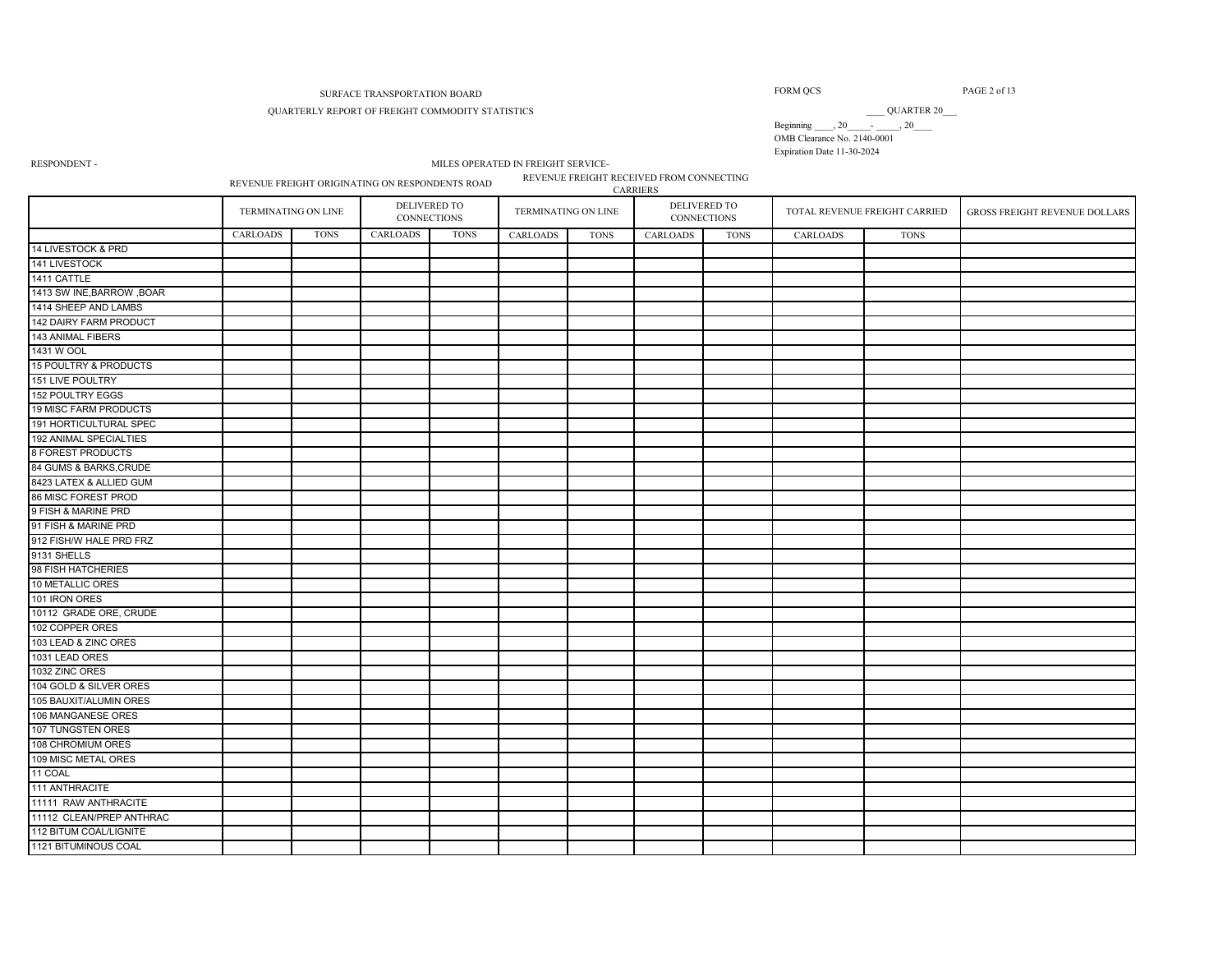# QUARTERLY REPORT OF FREIGHT COMMODITY STATISTICS \_\_\_\_ QUARTER 20\_\_\_

FORM QCS PAGE 3 of 13

OMB Clearance No. 2140-0001 Beginning  $\overline{\phantom{a}}$ ,  $20$   $\overline{\phantom{a}}$   $\overline{\phantom{a}}$ ,  $20$ Expiration Date 11-30-2024

RESPONDENT - MILES OPERATED IN FREIGHT SERVICE-<br>PELEVICE ENGINEERE ON PERSPONDENTS DOAD REVENUE FREIGHT RECEIVED FROM CONNECTING REVENUE FREIGHT ORIGINATING ON RESPONDENTS ROAD CARRIERS

|                              | TERMINATING ON LINE |             |          | DELIVERED TO<br><b>CONNECTIONS</b> |          | TERMINATING ON LINE | <i>Continuo</i><br>DELIVERED TO | <b>CONNECTIONS</b> |                 | TOTAL REVENUE FREIGHT<br>CARRIED | <b>GROSS FREIGHT</b><br>REVENUE DOLLARS |
|------------------------------|---------------------|-------------|----------|------------------------------------|----------|---------------------|---------------------------------|--------------------|-----------------|----------------------------------|-----------------------------------------|
|                              | CARLOADS            | <b>TONS</b> | CARLOADS | <b>TONS</b>                        | CARLOADS | <b>TONS</b>         | CARLOADS                        | <b>TONS</b>        | <b>CARLOADS</b> | <b>TONS</b>                      |                                         |
| 13 PETRO, NAT GAS, GSLN      |                     |             |          |                                    |          |                     |                                 |                    |                 |                                  |                                         |
| 131 PETROL/NATURAL GAS       |                     |             |          |                                    |          |                     |                                 |                    |                 |                                  |                                         |
| 132 NATURAL GASOLINE         |                     |             |          |                                    |          |                     |                                 |                    |                 |                                  |                                         |
| <b>14 NONMETAL MINERALS</b>  |                     |             |          |                                    |          |                     |                                 |                    |                 |                                  |                                         |
| 141 DIM STONE, QUARRY        |                     |             |          |                                    |          |                     |                                 |                    |                 |                                  |                                         |
| 142 CRUSHED STONE            |                     |             |          |                                    |          |                     |                                 |                    |                 |                                  |                                         |
| 14211 AGRICUL LIMESTONE      |                     |             |          |                                    |          |                     |                                 |                    |                 |                                  |                                         |
| 14212 FLUXING STONE/LIME     |                     |             |          |                                    |          |                     |                                 |                    |                 |                                  |                                         |
| 14219 CRUSHED STONE NEC      |                     |             |          |                                    |          |                     |                                 |                    |                 |                                  |                                         |
| 144 SAND AND GRAVEL          |                     |             |          |                                    |          |                     |                                 |                    |                 |                                  |                                         |
| 14411 SAND(AGGRE/BALLAS)     |                     |             |          |                                    |          |                     |                                 |                    |                 |                                  |                                         |
| 14412 GRAVEL(AGGR/BALLA)     |                     |             |          |                                    |          |                     |                                 |                    |                 |                                  |                                         |
| 14413 INDUST SAND, CRUDE     |                     |             |          |                                    |          |                     |                                 |                    |                 |                                  |                                         |
| 145 CLAY, CERAMIC, REFRA     |                     |             |          |                                    |          |                     |                                 |                    |                 |                                  |                                         |
| 14511 BENTONITE, CRUDE       |                     |             |          |                                    |          |                     |                                 |                    |                 |                                  |                                         |
| 14512 FIRE CLAY, CRUDE       |                     |             |          |                                    |          |                     |                                 |                    |                 |                                  |                                         |
| 14514 BALL & KAOLIN CLAY     |                     |             |          |                                    |          |                     |                                 |                    |                 |                                  |                                         |
| <b>147 CHEMICAL MINERALS</b> |                     |             |          |                                    |          |                     |                                 |                    |                 |                                  |                                         |
| 14711 BARITE, CRUDE          |                     |             |          |                                    |          |                     |                                 |                    |                 |                                  |                                         |
| 14713 BORATE, POTASH, SODA   |                     |             |          |                                    |          |                     |                                 |                    |                 |                                  |                                         |
| 14714 APATITE, PHOSPHATE     |                     |             |          |                                    |          |                     |                                 |                    |                 |                                  |                                         |
| 14715 ROCK SALT, CRUDE       |                     |             |          |                                    |          |                     |                                 |                    |                 |                                  |                                         |
| 14716 SULPHUR, CRUDE         |                     |             |          |                                    |          |                     |                                 |                    |                 |                                  |                                         |
| 149 MISC NONMETAL MINE       |                     |             |          |                                    |          |                     |                                 |                    |                 |                                  |                                         |
| 14911 ANHYDRITE, GYPSUM      |                     |             |          |                                    |          |                     |                                 |                    |                 |                                  |                                         |
| 14913 ASPHALT AND BITUME     |                     |             |          |                                    |          |                     |                                 |                    |                 |                                  |                                         |
| 14914 PUMICE, PUMICITE       |                     |             |          |                                    |          |                     |                                 |                    |                 |                                  |                                         |
| 19 ORDNANCE, ACCESSORI       |                     |             |          |                                    |          |                     |                                 |                    |                 |                                  |                                         |
| 191 GUNS, HOW ITZ, MORTAR    |                     |             |          |                                    |          |                     |                                 |                    |                 |                                  |                                         |
| 192 AMMUNITION, +30 MM       |                     |             |          |                                    |          |                     |                                 |                    |                 |                                  |                                         |
| <b>193 COMBAT VEHICLES</b>   |                     |             |          |                                    |          |                     |                                 |                    |                 |                                  |                                         |
| 194 SIGHT/FIRE EQPT          |                     |             |          |                                    |          |                     |                                 |                    |                 |                                  |                                         |
| 195 SMALL ARMS,-30 MM        |                     |             |          |                                    |          |                     |                                 |                    |                 |                                  |                                         |
| 196 SM ARMS AMMUNITION       |                     |             |          |                                    |          |                     |                                 |                    |                 |                                  |                                         |
| 199 MISC ORDNANCE            |                     |             |          |                                    |          |                     |                                 |                    |                 |                                  |                                         |
| 20 FOOD/KINDRED PROD         |                     |             |          |                                    |          |                     |                                 |                    |                 |                                  |                                         |
| 201 MEAT                     |                     |             |          |                                    |          |                     |                                 |                    |                 |                                  |                                         |
| 2011 MEAT, FRESH/CHILLED     |                     |             |          |                                    |          |                     |                                 |                    |                 |                                  |                                         |
| 2012 MEAT, FRESH FROZEN      |                     |             |          |                                    |          |                     |                                 |                    |                 |                                  |                                         |
| 2013 MEAT PRODUCTS           |                     |             |          |                                    |          |                     |                                 |                    |                 |                                  |                                         |
| 2014 ANIMAL BY-PRODUCTS      |                     |             |          |                                    |          |                     |                                 |                    |                 |                                  |                                         |
| 20141 HIDES, SKINS, PELTS    |                     |             |          |                                    |          |                     |                                 |                    |                 |                                  |                                         |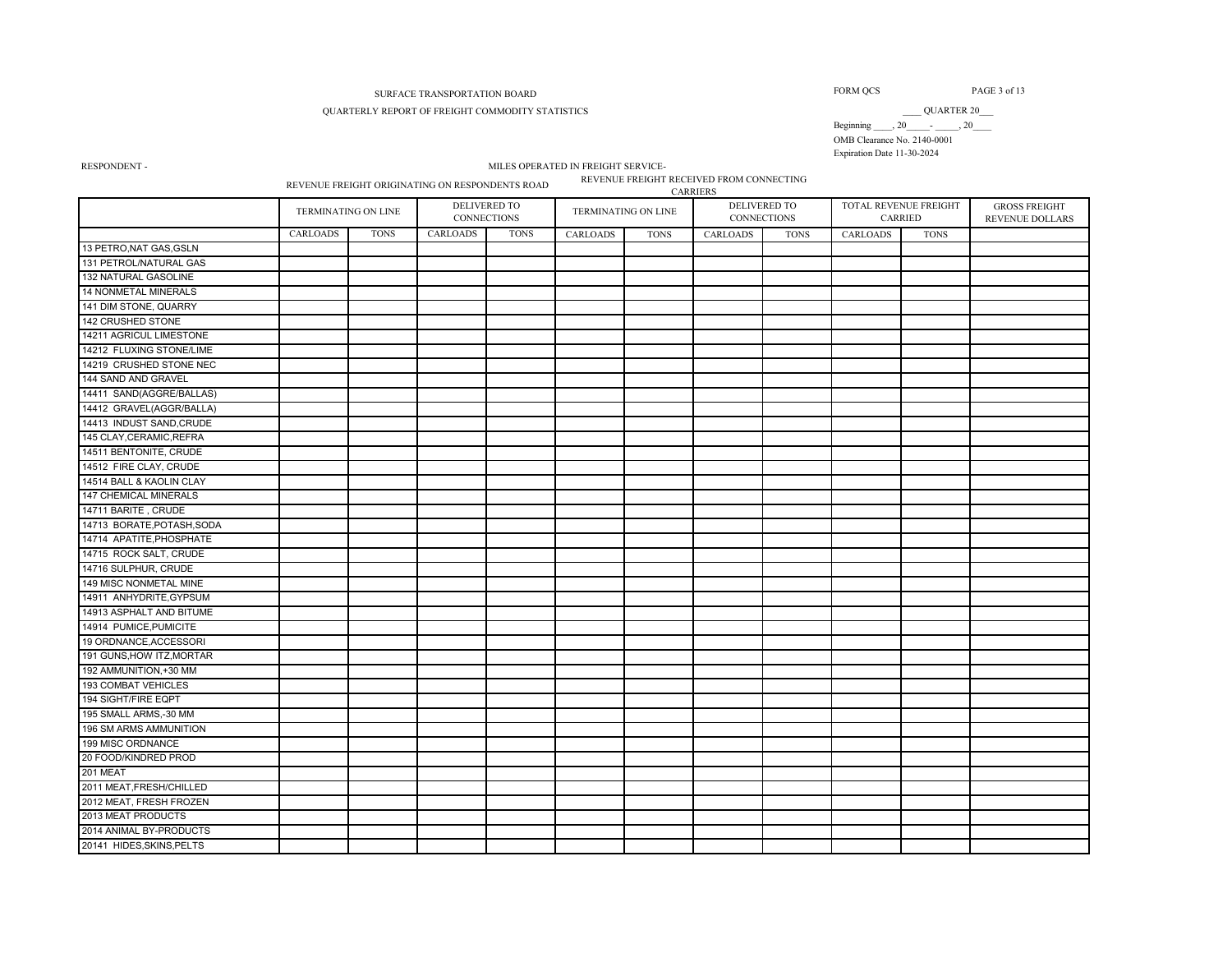# QUARTERLY REPORT OF FREIGHT COMMODITY STATISTICS \_\_\_\_ QUARTER 20\_\_\_

FORM QCS PAGE 4 of 13

OMB Clearance No. 2140-0001 Beginning  $\_\_$ , 20 $\_\_$ - $\_\_$ , 20 $\_\_$ Expiration Date 11-30-2024

RESPONDENT - MILES OPERATED IN FREIGHT SERVICE-

REVENUE FREIGHT ORIGINATING ON RESPONDENTS ROAD REVENUE FREIGHT RECEIVED FROM CONNECTING CARRIERS

|                            | <b>TERMINATING ON LINE</b> |             |          | DELIVERED TO<br><b>CONNECTIONS</b> |                 | TERMINATING ON LINE |                 | DELIVERED TO<br><b>CONNECTIONS</b> |                 | TOTAL REVENUE FREIGHT<br><b>CARRIED</b> | GROSS FREIGHT REVENUE<br><b>DOLLARS</b> |
|----------------------------|----------------------------|-------------|----------|------------------------------------|-----------------|---------------------|-----------------|------------------------------------|-----------------|-----------------------------------------|-----------------------------------------|
|                            | <b>CARLOADS</b>            | <b>TONS</b> | CARLOADS | <b>TONS</b>                        | <b>CARLOADS</b> | <b>TONS</b>         | <b>CARLOADS</b> | <b>TONS</b>                        | <b>CARLOADS</b> | <b>TONS</b>                             |                                         |
| 2015 DRSD POULTRY FRESH    |                            |             |          |                                    |                 |                     |                 |                                    |                 |                                         |                                         |
| 2016 DRSD POULTRY FROZE    |                            |             |          |                                    |                 |                     |                 |                                    |                 |                                         |                                         |
| 2017 PROCESSED POULTRY     |                            |             |          |                                    |                 |                     |                 |                                    |                 |                                         |                                         |
| 202 DAIRY PRODUCTS         |                            |             |          |                                    |                 |                     |                 |                                    |                 |                                         |                                         |
| 2021 CREAMERY BUTTER       |                            |             |          |                                    |                 |                     |                 |                                    |                 |                                         |                                         |
| 2023 CONDENS, EVAP MILK    |                            |             |          |                                    |                 |                     |                 |                                    |                 |                                         |                                         |
| 2024 ICECREAM/FROZ DESS    |                            |             |          |                                    |                 |                     |                 |                                    |                 |                                         |                                         |
| 2025 CHEESE DAIRY PROD     |                            |             |          |                                    |                 |                     |                 |                                    |                 |                                         |                                         |
| 2026 W HOLE/SKIM MILK      |                            |             |          |                                    |                 |                     |                 |                                    |                 |                                         |                                         |
| 203 CAN FRUITS, VEG, SEA   |                            |             |          |                                    |                 |                     |                 |                                    |                 |                                         |                                         |
| 2031 CANNED, CURED SEA F   |                            |             |          |                                    |                 |                     |                 |                                    |                 |                                         |                                         |
| 2032 CANNED SPECIALT.      |                            |             |          |                                    |                 |                     |                 |                                    |                 |                                         |                                         |
| 2033 CAN FRUITS, VEGETE    |                            |             |          |                                    |                 |                     |                 |                                    |                 |                                         |                                         |
| 2034 DRIED FRUIT/VEGETE    |                            |             |          |                                    |                 |                     |                 |                                    |                 |                                         |                                         |
| 2035 FRUIT & VEG SAUCE     |                            |             |          |                                    |                 |                     |                 |                                    |                 |                                         |                                         |
| 2036 FRESH/FROZEN FISH     |                            |             |          |                                    |                 |                     |                 |                                    |                 |                                         |                                         |
| 2037 FRZN FRUITS, JUICE    |                            |             |          |                                    |                 |                     |                 |                                    |                 |                                         |                                         |
| 2038 FROZEN SPECIALT.      |                            |             |          |                                    |                 |                     |                 |                                    |                 |                                         |                                         |
| 2039 CAN PR FRUITS VEGE    |                            |             |          |                                    |                 |                     |                 |                                    |                 |                                         |                                         |
| 204 GRAIN MILL PROD        |                            |             |          |                                    |                 |                     |                 |                                    |                 |                                         |                                         |
| 2041 FLOUR/GRAIN MILL      |                            |             |          |                                    |                 |                     |                 |                                    |                 |                                         |                                         |
| 20411 W HEAT FLOUR         |                            |             |          |                                    |                 |                     |                 |                                    |                 |                                         |                                         |
| 20412 W HEAT BRAN          |                            |             |          |                                    |                 |                     |                 |                                    |                 |                                         |                                         |
| 20421 PREP ANIMAL FEED     |                            |             |          |                                    |                 |                     |                 |                                    |                 |                                         |                                         |
| 20423 CAN ANIMAL FEED      |                            |             |          |                                    |                 |                     |                 |                                    |                 |                                         |                                         |
| 2043 CEREAL PREPARATION    |                            |             |          |                                    |                 |                     |                 |                                    |                 |                                         |                                         |
| 2044 RICE, FLOUR, MEAL     |                            |             |          |                                    |                 |                     |                 |                                    |                 |                                         |                                         |
| 2045 BLEND/PREPAR FLOUR    |                            |             |          |                                    |                 |                     |                 |                                    |                 |                                         |                                         |
| 2046 W ET CORN MILLING     |                            |             |          |                                    |                 |                     |                 |                                    |                 |                                         |                                         |
| 20461 CORN SYRUP           |                            |             |          |                                    |                 |                     |                 |                                    |                 |                                         |                                         |
| 20462 CORN STARCH          |                            |             |          |                                    |                 |                     |                 |                                    |                 |                                         |                                         |
| 20463 CORN SUGAR           |                            |             |          |                                    |                 |                     |                 |                                    |                 |                                         |                                         |
| 20471 DOG, CAT FD EXC CAN  |                            |             |          |                                    |                 |                     |                 |                                    |                 |                                         |                                         |
| 20472 CANNED DOG, CAT FD   |                            |             |          |                                    |                 |                     |                 |                                    |                 |                                         |                                         |
| <b>205 BAKERY PRODUCTS</b> |                            |             |          |                                    |                 |                     |                 |                                    |                 |                                         |                                         |
| 206 SUGAR (BEET/CANE)      |                            |             |          |                                    |                 |                     |                 |                                    |                 |                                         |                                         |
| 2061 SUGAR MILL PROD.      |                            |             |          |                                    |                 |                     |                 |                                    |                 |                                         |                                         |
| 20611 RAW CANE/BEET SGAR   |                            |             |          |                                    |                 |                     |                 |                                    |                 |                                         |                                         |
| 20616 SUGAR MOLASSES       |                            |             |          |                                    |                 |                     |                 |                                    |                 |                                         |                                         |
| 20617 BLACKSTRAP MOLASSE   |                            |             |          |                                    |                 |                     |                 |                                    |                 |                                         |                                         |
| 2062 SUGAR, REFINED CANE   |                            |             |          |                                    |                 |                     |                 |                                    |                 |                                         |                                         |
| 20625 SUGAR REF BY-PROD    |                            |             |          |                                    |                 |                     |                 |                                    |                 |                                         |                                         |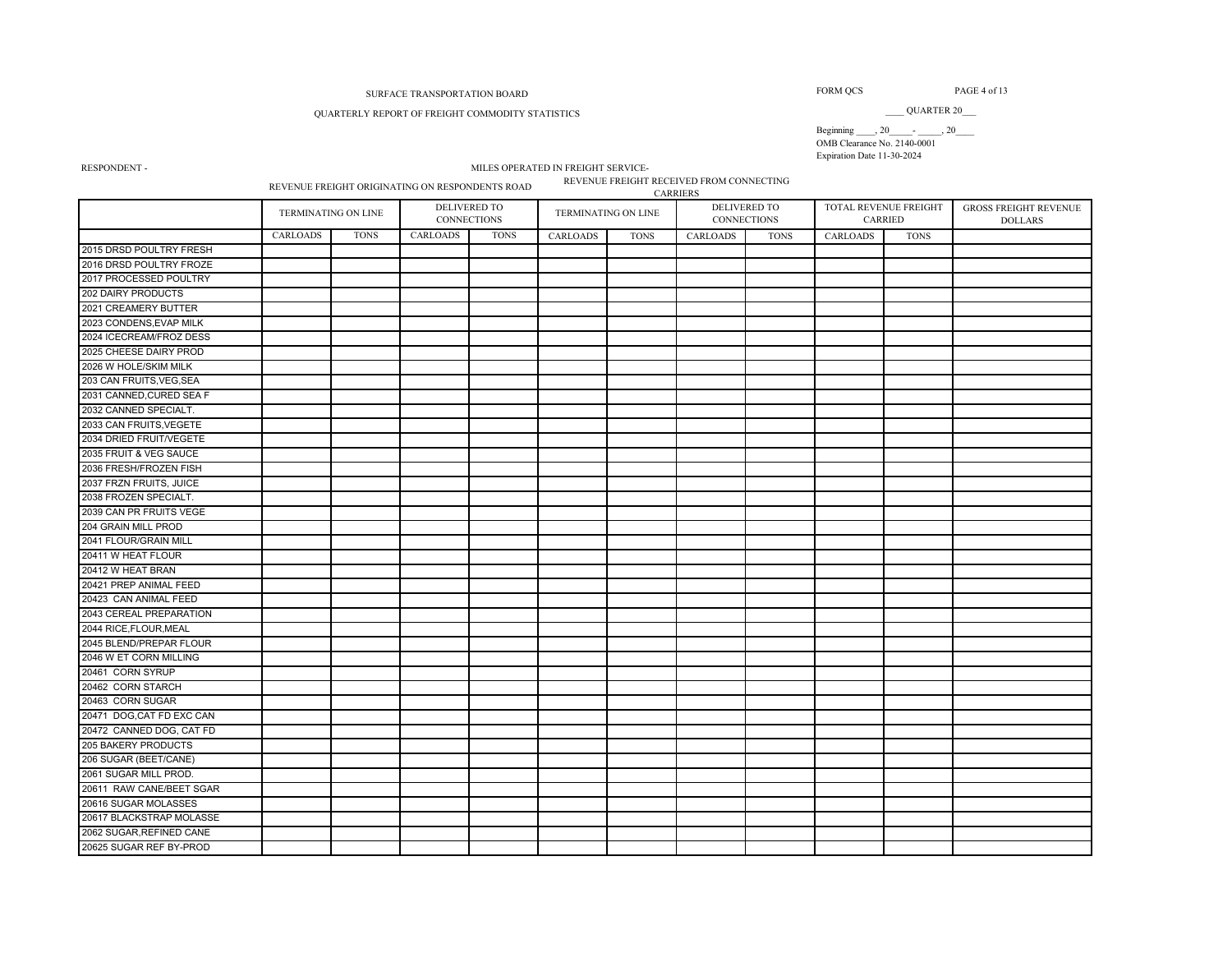# QUARTERLY REPORT OF FREIGHT COMMODITY STATISTICS \_\_\_\_ QUARTER 20\_\_\_

OMB Clearance No. 2140-0001 Beginning \_\_\_\_, 20\_\_\_\_\_- \_\_\_\_\_, 20\_\_\_\_ Expiration Date 11-30-2024

RESPONDENT -<br>RESPONDENT - REVENUE ENERGY ON BEDONATING ON BEDONDENTS BOAD REVENUE FREIGHT RECEIVED FROM CONNECTING REVENUE FREIGHT ORIGINATING ON RESPONDENTS ROAD CARRIERS

|                             | DELIVERED TO<br>TERMINATING ON LINE |             | CANNIENS<br>DELIVERED TO<br><b>TERMINATING ON LINE</b> |                    |          |             |                 | TOTAL REVENUE FREIGHT | <b>GROSS FREIGHT</b> |                |                 |
|-----------------------------|-------------------------------------|-------------|--------------------------------------------------------|--------------------|----------|-------------|-----------------|-----------------------|----------------------|----------------|-----------------|
|                             |                                     |             |                                                        | <b>CONNECTIONS</b> |          |             |                 | <b>CONNECTIONS</b>    |                      | <b>CARRIED</b> | REVENUE DOLLARS |
|                             | CARLOADS                            | <b>TONS</b> | CARLOADS                                               | <b>TONS</b>        | CARLOADS | <b>TONS</b> | <b>CARLOADS</b> | <b>TONS</b>           | CARLOADS             | <b>TONS</b>    |                 |
| 20626 PULP, MOLASSES, BEET  |                                     |             |                                                        |                    |          |             |                 |                       |                      |                |                 |
| 207 CONFECTIONERY PRD       |                                     |             |                                                        |                    |          |             |                 |                       |                      |                |                 |
| 208 BEVERAGES EXTRACT       |                                     |             |                                                        |                    |          |             |                 |                       |                      |                |                 |
| 20821 BEER, ALE, PORTER     |                                     |             |                                                        |                    |          |             |                 |                       |                      |                |                 |
| 20823 MALT EXTRACT          |                                     |             |                                                        |                    |          |             |                 |                       |                      |                |                 |
| 2083 MALT                   |                                     |             |                                                        |                    |          |             |                 |                       |                      |                |                 |
| 2084 W INES, BRANDY         |                                     |             |                                                        |                    |          |             |                 |                       |                      |                |                 |
| 20851 DISTILLED LIQUORS     |                                     |             |                                                        |                    |          |             |                 |                       |                      |                |                 |
| 20859 BY-PRD OF LIQUOR      |                                     |             |                                                        |                    |          |             |                 |                       |                      |                |                 |
| 2086 BTLD/CANNED DRINKS     |                                     |             |                                                        |                    |          |             |                 |                       |                      |                |                 |
| 2087 MISC EXTRACT/SYRUP     |                                     |             |                                                        |                    |          |             |                 |                       |                      |                |                 |
| 209 MISC FOOD PREP.         |                                     |             |                                                        |                    |          |             |                 |                       |                      |                |                 |
| 20911 COTTONSEED OIL        |                                     |             |                                                        |                    |          |             |                 |                       |                      |                |                 |
| 20914 COTTONSEED CAKE       |                                     |             |                                                        |                    |          |             |                 |                       |                      |                |                 |
| 20921 SOYBEAN OIL           |                                     |             |                                                        |                    |          |             |                 |                       |                      |                |                 |
| 20923 SOYBEAN CAKE          |                                     |             |                                                        |                    |          |             |                 |                       |                      |                |                 |
| 2093 VEG & NUT OILS         |                                     |             |                                                        |                    |          |             |                 |                       |                      |                |                 |
| 2094 MARINE FATS/OILS       |                                     |             |                                                        |                    |          |             |                 |                       |                      |                |                 |
| 2095 ROASTED COFFEE         |                                     |             |                                                        |                    |          |             |                 |                       |                      |                |                 |
| 2096 SHRNG, TABLE OILS      |                                     |             |                                                        |                    |          |             |                 |                       |                      |                |                 |
| 2097 ICE, NATURAL/MANUF     |                                     |             |                                                        |                    |          |             |                 |                       |                      |                |                 |
| 2098 MACARONI, SPAGHETTI    |                                     |             |                                                        |                    |          |             |                 |                       |                      |                |                 |
| 21 TOBACCO PRODUCTS         |                                     |             |                                                        |                    |          |             |                 |                       |                      |                |                 |
| 211 CIGARETTES              |                                     |             |                                                        |                    |          |             |                 |                       |                      |                |                 |
| 212 CIGARS                  |                                     |             |                                                        |                    |          |             |                 |                       |                      |                |                 |
| 213 CHEW / SMOKE TOBACCO    |                                     |             |                                                        |                    |          |             |                 |                       |                      |                |                 |
| 214 STEMME/REDRY TOBAC      |                                     |             |                                                        |                    |          |             |                 |                       |                      |                |                 |
| <b>22 TEXTILE MILL PROD</b> |                                     |             |                                                        |                    |          |             |                 |                       |                      |                |                 |
| 221 COTTON BROAD W OVEN     |                                     |             |                                                        |                    |          |             |                 |                       |                      |                |                 |
| 222 MANMADE FIBER/SILK      |                                     |             |                                                        |                    |          |             |                 |                       |                      |                |                 |
| 223 W OOL BROAD W OVEN F    |                                     |             |                                                        |                    |          |             |                 |                       |                      |                |                 |
| <b>224 NARROW FABRICS</b>   |                                     |             |                                                        |                    |          |             |                 |                       |                      |                |                 |
| 225 KNIT FABRICS            |                                     |             |                                                        |                    |          |             |                 |                       |                      |                |                 |
| 227 FLOOR COVER, TEXTIL     |                                     |             |                                                        |                    |          |             |                 |                       |                      |                |                 |
| 228 YARN AND THREAD         |                                     |             |                                                        |                    |          |             |                 |                       |                      |                |                 |
| 229 MISC TEXTILE GOODS      |                                     |             |                                                        |                    |          |             |                 |                       |                      |                |                 |
| 2296 TIRE CORD/FABRICS      |                                     |             |                                                        |                    |          |             |                 |                       |                      |                |                 |
| 2297 W OOL AND MOHAIR       |                                     |             |                                                        |                    |          |             |                 |                       |                      |                |                 |
| 2298 CORDAGE AND TW INE     |                                     |             |                                                        |                    |          |             |                 |                       |                      |                |                 |
| 23 APPAR/FINISH TEXTI       |                                     |             |                                                        |                    |          |             |                 |                       |                      |                |                 |
| 231 MENS/BOYS CLOTHING      |                                     |             |                                                        |                    |          |             |                 |                       |                      |                |                 |
| 233 W OMEN, INFANT CLOTH    |                                     |             |                                                        |                    |          |             |                 |                       |                      |                |                 |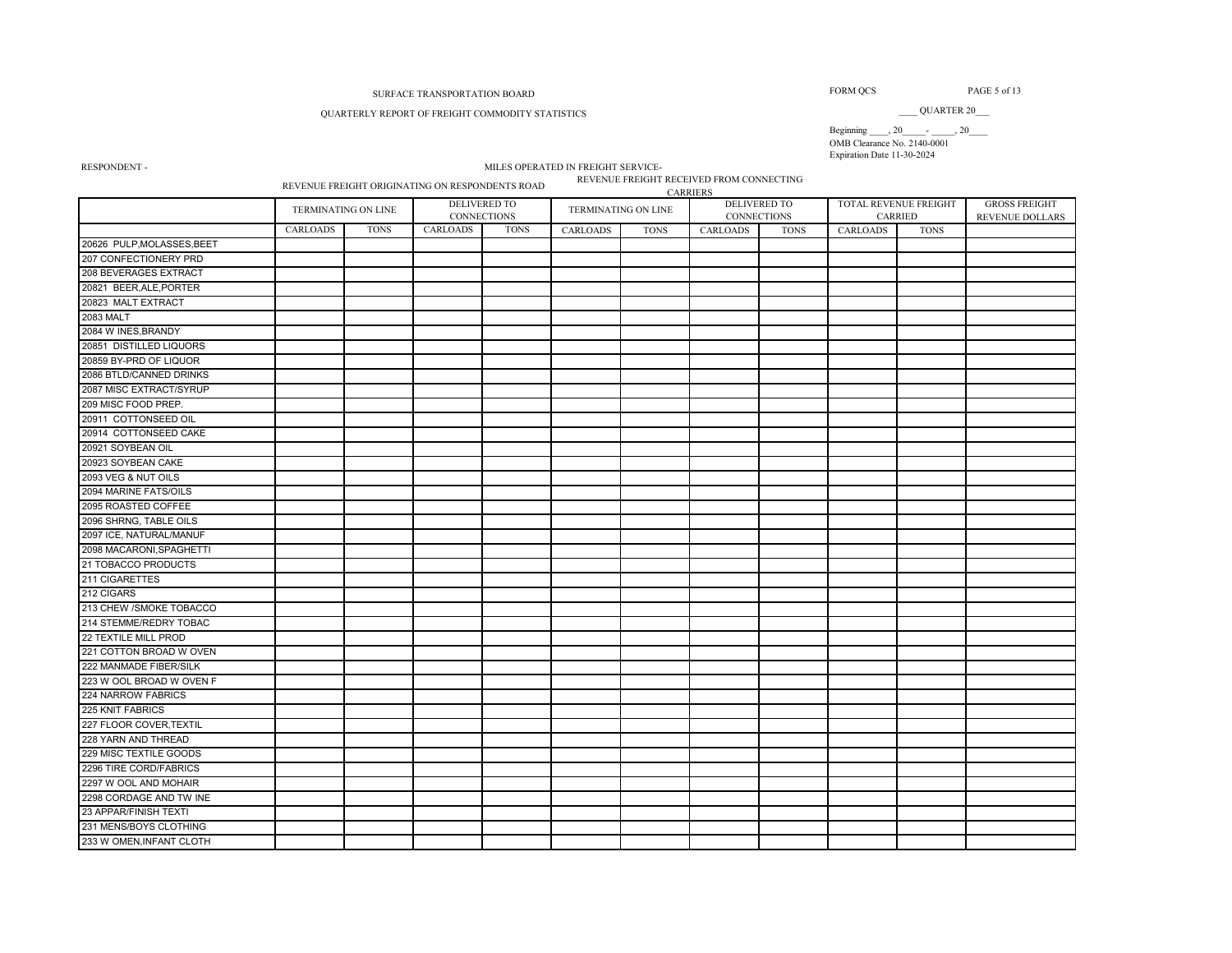#### QUARTERLY REPORT OF FREIGHT COMMODITY STATISTICS

FORM QCS PAGE 6 of 13

OMB Clearance No. 2140-0001 Beginning \_\_\_\_, 20\_\_\_\_\_- \_\_\_\_\_, 20\_\_\_\_ Expiration Date 11-30-2024

#### RESPONDENT - MILES OPERATED IN FREIGHT SERVICE-

REVENUE FREIGHT ORIGINATING ON RESPONDENTS ROAD REVENUE FREIGHT RECEIVED FROM CONNECTING

CARRIERS

|                            | <b>TERMINATING ON LINE</b> |             |          | DELIVERED TO       |                 | <b>TERMINATING ON LINE</b> |          | DELIVERED TO |          | TOTAL REVENUE FREIGHT | <b>GROSS FREIGHT REVENUE</b> |
|----------------------------|----------------------------|-------------|----------|--------------------|-----------------|----------------------------|----------|--------------|----------|-----------------------|------------------------------|
|                            |                            |             |          | <b>CONNECTIONS</b> |                 |                            |          | CONNECTIONS  |          | <b>CARRIED</b>        | <b>DOLLARS</b>               |
|                            | CARLOADS                   | <b>TONS</b> | CARLOADS | <b>TONS</b>        | <b>CARLOADS</b> | <b>TONS</b>                | CARLOADS | <b>TONS</b>  | CARLOADS | <b>TONS</b>           |                              |
| 235 MILLINERY, HAT/CAP     |                            |             |          |                    |                 |                            |          |              |          |                       |                              |
| 237 FUR GOODS              |                            |             |          |                    |                 |                            |          |              |          |                       |                              |
| 238 MISC APPAREL/ACCES     |                            |             |          |                    |                 |                            |          |              |          |                       |                              |
| 239 MISC FABRIC TEXTIL     |                            |             |          |                    |                 |                            |          |              |          |                       |                              |
| 24 LUMBER & W OOD PROD     |                            |             |          |                    |                 |                            |          |              |          |                       |                              |
| 241 PRIM FOREST PRD        |                            |             |          |                    |                 |                            |          |              |          |                       |                              |
| 24114 PULPW OOD LOGS       |                            |             |          |                    |                 |                            |          |              |          |                       |                              |
| 24115 PULPW OOD/W OOD CHIP |                            |             |          |                    |                 |                            |          |              |          |                       |                              |
| 24116 W OOD POSTS, POLES   |                            |             |          |                    |                 |                            |          |              |          |                       |                              |
| 242 SAW MILL/PLANMILL      |                            |             |          |                    |                 |                            |          |              |          |                       |                              |
| 2421 LUMBER STOCK          |                            |             |          |                    |                 |                            |          |              |          |                       |                              |
| 24212 SAW ED TIES          |                            |             |          |                    |                 |                            |          |              |          |                       |                              |
| 2429 MISC SAW MILL         |                            |             |          |                    |                 |                            |          |              |          |                       |                              |
| 243 MILLW ORK, PLYW OOD    |                            |             |          |                    |                 |                            |          |              |          |                       |                              |
| 2431 MILLW ORK             |                            |             |          |                    |                 |                            |          |              |          |                       |                              |
| 2432 VENEER, PLYW OOD      |                            |             |          |                    |                 |                            |          |              |          |                       |                              |
| 244 W OODEN CONTAINERS     |                            |             |          |                    |                 |                            |          |              |          |                       |                              |
| 249 MISC W OOD PRODUCTS    |                            |             |          |                    |                 |                            |          |              |          |                       |                              |
| 2491 CREOSOTED/OIL W OOD   |                            |             |          |                    |                 |                            |          |              |          |                       |                              |
| 25 FURNITURE, FIXTURES     |                            |             |          |                    |                 |                            |          |              |          |                       |                              |
| 251 HOUSE/OFFICE FURNI     |                            |             |          |                    |                 |                            |          |              |          |                       |                              |
| 253 PUBLIC BLDG FURNIT     |                            |             |          |                    |                 |                            |          |              |          |                       |                              |
| 254 PARTITION, SHELVING    |                            |             |          |                    |                 |                            |          |              |          |                       |                              |
| 259 MISC FURNITURE         |                            |             |          |                    |                 |                            |          |              |          |                       |                              |
| 26 PULP, PAPER ALLIED      |                            |             |          |                    |                 |                            |          |              |          |                       |                              |
| 261 PULP, PULP MILL PRD    |                            |             |          |                    |                 |                            |          |              |          |                       |                              |
| 26111 PULP                 |                            |             |          |                    |                 |                            |          |              |          |                       |                              |
| 262 PAPER, XCPT BUILD      |                            |             |          |                    |                 |                            |          |              |          |                       |                              |
| 26211 NEW SPRINT           |                            |             |          |                    |                 |                            |          |              |          |                       |                              |
| 26212 GROUND W OOD PAPER   |                            |             |          |                    |                 |                            |          |              |          |                       |                              |
| 26213 PRINTING PAPER       |                            |             |          |                    |                 |                            |          |              |          |                       |                              |
| 26214 W RAPPING PAPER      |                            |             |          |                    |                 |                            |          |              |          |                       |                              |
| 26217 SPEC INDUST. PAPER   |                            |             |          |                    |                 |                            |          |              |          |                       |                              |
| 26218 SANITARY TISSUE      |                            |             |          |                    |                 |                            |          |              |          |                       |                              |
| 263 PAPERBOARD, PULPBRD    |                            |             |          |                    |                 |                            |          |              |          |                       |                              |
| 264 CONVERTED PAPER        |                            |             |          |                    |                 |                            |          |              |          |                       |                              |
| 2643 PAPER BAGS            |                            |             |          |                    |                 |                            |          |              |          |                       |                              |
| 26471 SAN TISSUES/HEALTH   |                            |             |          |                    |                 |                            |          |              |          |                       |                              |
| 265 CONTAINERS & BOXES     |                            |             |          |                    |                 |                            |          |              |          |                       |                              |
| 266 BUILDING PAPER/BRD     |                            |             |          |                    |                 |                            |          |              |          |                       |                              |
| 26613 W ALLBOARD           |                            |             |          |                    |                 |                            |          |              |          |                       |                              |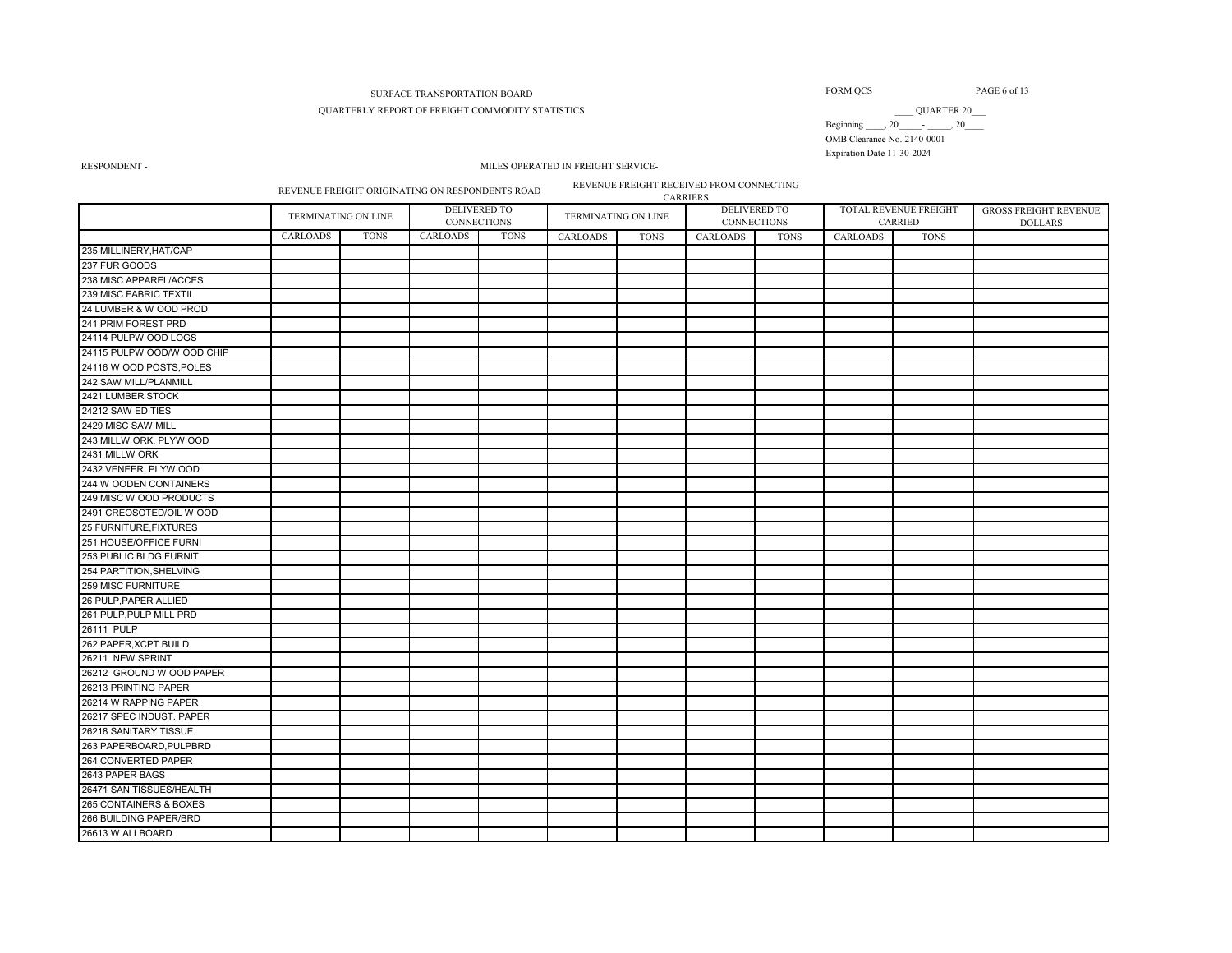#### SURFACE TRANSPORTATION BOARD QUARTERLY REPORT OF FREIGHT COMMODITY STATISTICS

## FORM QCS PAGE 7 of 13

OMB Clearance No. 2140-0001 Expiration Date 11-30-2024  $\frac{\text{QUARTER 20}}{\text{Beginning} \_\_\_2} \cdot \frac{20}{20} \cdot \frac{20}{20} \cdot \frac{20}{20}$ 

| RESPONDENT -                                     |                            |             | REVENUE FREIGHT ORIGINATING ON RESPONDENTS ROAD |                                           | MILES OPERATED IN FREIGHT SERVICE- |                            | REVENUE FREIGHT RECEIVED FROM CONNECTING |                                    |                 |                                         |                                                |
|--------------------------------------------------|----------------------------|-------------|-------------------------------------------------|-------------------------------------------|------------------------------------|----------------------------|------------------------------------------|------------------------------------|-----------------|-----------------------------------------|------------------------------------------------|
|                                                  | <b>TERMINATING ON LINE</b> |             |                                                 | <b>DELIVERED TO</b><br><b>CONNECTIONS</b> |                                    | <b>TERMINATING ON LINE</b> | <b>CARRIERS</b>                          | DELIVERED TO<br><b>CONNECTIONS</b> |                 | TOTAL REVENUE FREIGHT<br><b>CARRIED</b> | <b>GROSS FREIGHT REVENUE</b><br><b>DOLLARS</b> |
|                                                  | <b>CARLOADS</b>            | <b>TONS</b> | <b>CARLOADS</b>                                 | <b>TONS</b>                               | <b>CARLOADS</b>                    | <b>TONS</b>                | <b>CARLOADS</b>                          | <b>TONS</b>                        | <b>CARLOADS</b> | <b>TONS</b>                             |                                                |
| 27 PRINTED MATTER                                |                            |             |                                                 |                                           |                                    |                            |                                          |                                    |                 |                                         |                                                |
| 271 NEW SPAPERS                                  |                            |             |                                                 |                                           |                                    |                            |                                          |                                    |                 |                                         |                                                |
| 272 PERIODICALS                                  |                            |             |                                                 |                                           |                                    |                            |                                          |                                    |                 |                                         |                                                |
| 273 BOOKS                                        |                            |             |                                                 |                                           |                                    |                            |                                          |                                    |                 |                                         |                                                |
| 274 MISC PRINT MATTER                            |                            |             |                                                 |                                           |                                    |                            |                                          |                                    |                 |                                         |                                                |
| 276 MANIFOLD BUSN FORM                           |                            |             |                                                 |                                           |                                    |                            |                                          |                                    |                 |                                         |                                                |
| 277 GREETING CARDS                               |                            |             |                                                 |                                           |                                    |                            |                                          |                                    |                 |                                         |                                                |
| 278 BLANKBOOK, BINDER                            |                            |             |                                                 |                                           |                                    |                            |                                          |                                    |                 |                                         |                                                |
| 279 PRD SERVICE INDUST                           |                            |             |                                                 |                                           |                                    |                            |                                          |                                    |                 |                                         |                                                |
| 28 CHEMICAL PRODUCTS                             |                            |             |                                                 |                                           |                                    |                            |                                          |                                    |                 |                                         |                                                |
| 281 INDST CHEMICALS                              |                            |             |                                                 |                                           |                                    |                            |                                          |                                    |                 |                                         |                                                |
| 2812 SODIUM, PTSM, CHEMS                         |                            |             |                                                 |                                           |                                    |                            |                                          |                                    |                 |                                         |                                                |
| 28123 SODIUM CPD                                 |                            |             |                                                 |                                           |                                    |                            |                                          |                                    |                 |                                         |                                                |
| 2813 IND GASE, COMPRESSE                         |                            |             |                                                 |                                           |                                    |                            |                                          |                                    |                 |                                         |                                                |
| 2814 CRUDE FROM COALTAR                          |                            |             |                                                 |                                           |                                    |                            |                                          |                                    |                 |                                         |                                                |
| 2816 INORGANIC PIGMENTS                          |                            |             |                                                 |                                           |                                    |                            |                                          |                                    |                 |                                         |                                                |
| 2818 MISC IND ORG CHEMC                          |                            |             |                                                 |                                           |                                    |                            |                                          |                                    |                 |                                         |                                                |
| 28184 ALCOHOLS                                   |                            |             |                                                 |                                           |                                    |                            |                                          |                                    |                 |                                         |                                                |
| 2819 MISC IND INOR CHEM                          |                            |             |                                                 |                                           |                                    |                            |                                          |                                    |                 |                                         |                                                |
| 28193 SULPHURIC ACID                             |                            |             |                                                 |                                           |                                    |                            |                                          |                                    |                 |                                         |                                                |
| 282 PLSTC MATERIAL, SYN                          |                            |             |                                                 |                                           |                                    |                            |                                          |                                    |                 |                                         |                                                |
|                                                  |                            |             |                                                 |                                           |                                    |                            |                                          |                                    |                 |                                         |                                                |
| 28212 SYNTHETIC RUBBER<br>28213 SYNTHETIC FIBERS |                            |             |                                                 |                                           |                                    |                            |                                          |                                    |                 |                                         |                                                |
| 283 DRUG (BIO PRD)                               |                            |             |                                                 |                                           |                                    |                            |                                          |                                    |                 |                                         |                                                |
|                                                  |                            |             |                                                 |                                           |                                    |                            |                                          |                                    |                 |                                         |                                                |
| 284 SOAP, DTRGNS, CLNG                           |                            |             |                                                 |                                           |                                    |                            |                                          |                                    |                 |                                         |                                                |
| 2841 SOAP & OTH DTRGNS                           |                            |             |                                                 |                                           |                                    |                            |                                          |                                    |                 |                                         |                                                |
| 285 PAINTS, VRNSHS, LACQ                         |                            |             |                                                 |                                           |                                    |                            |                                          |                                    |                 |                                         |                                                |
| 286 GUM AND W OOD CHEM                           |                            |             |                                                 |                                           |                                    |                            |                                          |                                    |                 |                                         |                                                |
| 287 AGRICULTURAL CHEM                            |                            |             |                                                 |                                           |                                    |                            |                                          |                                    |                 |                                         |                                                |
| 2871 FERTILIZERS                                 |                            |             |                                                 |                                           |                                    |                            |                                          |                                    |                 |                                         |                                                |
| 289 MISC CHEMICAL PRD                            |                            |             |                                                 |                                           |                                    |                            |                                          |                                    |                 |                                         |                                                |
| 2892 EXPLOSIVES                                  |                            |             |                                                 |                                           |                                    |                            |                                          |                                    |                 |                                         |                                                |
| 28991 SALT, COMMON                               |                            |             |                                                 |                                           |                                    |                            |                                          |                                    |                 |                                         |                                                |
| 29 PETROLEUM/COAL PRD                            |                            |             |                                                 |                                           |                                    |                            |                                          |                                    |                 |                                         |                                                |
| 291 PRD OF PETROL REFI                           |                            |             |                                                 |                                           |                                    |                            |                                          |                                    |                 |                                         |                                                |
| 29111 GSLN, JET, HIGH VOLA                       |                            |             |                                                 |                                           |                                    |                            |                                          |                                    |                 |                                         |                                                |
| 29112 KEROSENE                                   |                            |             |                                                 |                                           |                                    |                            |                                          |                                    |                 |                                         |                                                |
| 29113 DISTILLAT FUEL OIL                         |                            |             |                                                 |                                           |                                    |                            |                                          |                                    |                 |                                         |                                                |
| 29114 LUBRI, SIMILAR OILS                        |                            |             |                                                 |                                           |                                    |                            |                                          |                                    |                 |                                         |                                                |
| 29115 LUBRICAT GREASES                           |                            |             |                                                 |                                           |                                    |                            |                                          |                                    |                 |                                         |                                                |
| 29116 ASPHALT, TAR, PITCHE                       |                            |             |                                                 |                                           |                                    |                            |                                          |                                    |                 |                                         |                                                |
| 29117 RESIDUAL FUEL OIL                          |                            |             |                                                 |                                           |                                    |                            |                                          |                                    |                 |                                         |                                                |
| 29119 PETROLEUM REFINING                         |                            |             |                                                 |                                           |                                    |                            |                                          |                                    |                 |                                         |                                                |
| 2912 LIQUEFIED PETROLEU                          |                            |             |                                                 |                                           |                                    |                            |                                          |                                    |                 |                                         |                                                |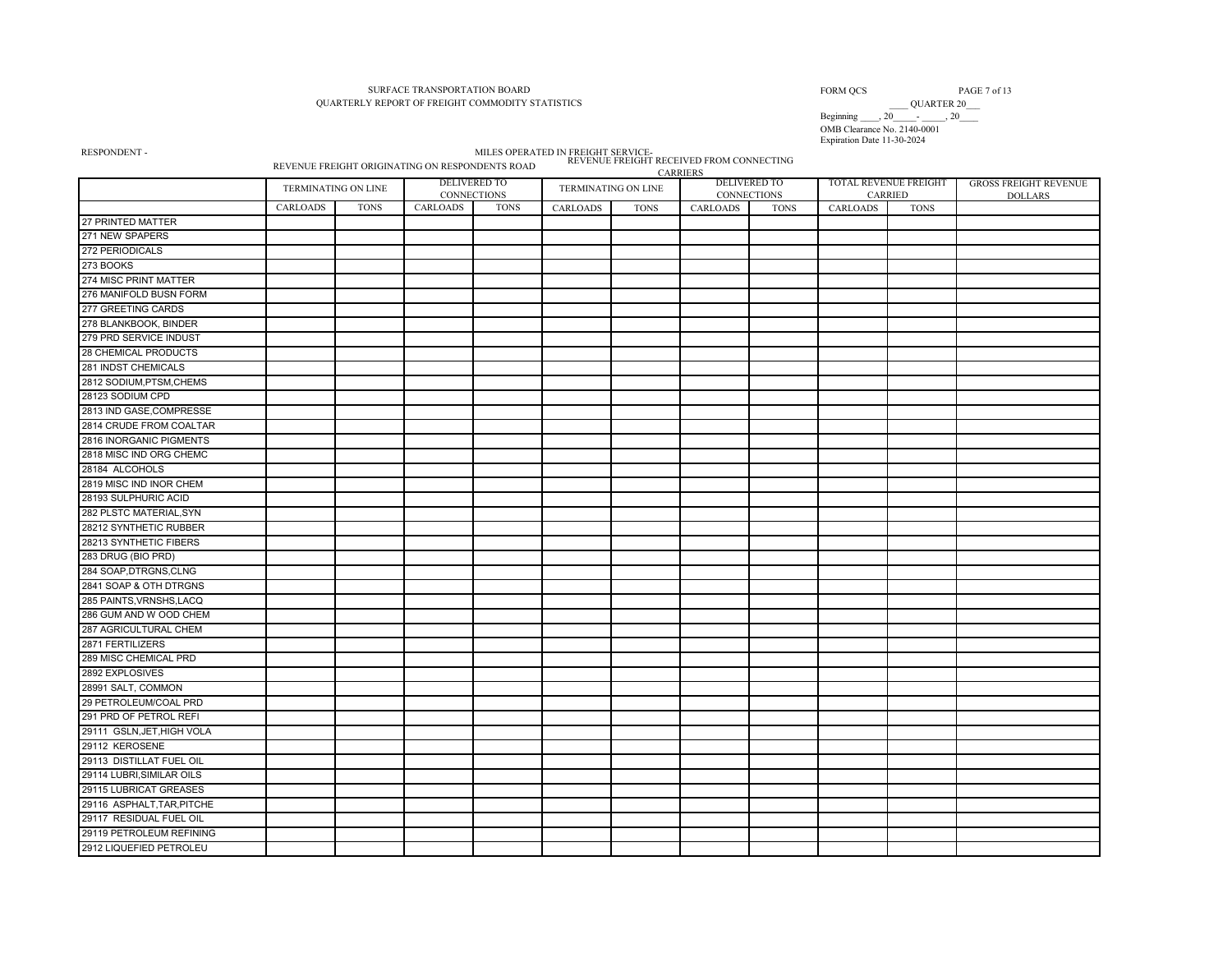# QUARTERLY REPORT OF FREIGHT COMMODITY STATISTICS \_\_\_\_ QUARTER 20\_\_\_

FORM QCS PAGE 8 of 13

Beginning \_\_\_\_, 20\_\_\_\_\_\_\_\_\_\_, 20\_\_\_\_\_

OMB Clearance No. 2140-0001

Expiration Date 11-30-2024

#### RESPONDENT - MILES OPERATED IN FREIGHT SERVICE-

#### REVENUE FREIGHT ORIGINATING ON RESPONDENTS ROAD REVENUE FREIGHT RECEIVED FROM CONNECTING CARRIERS

|                            |                     |             |                 |                                    | $\alpha$ number |                            |                 |                                    |                 |                                  |                                                |
|----------------------------|---------------------|-------------|-----------------|------------------------------------|-----------------|----------------------------|-----------------|------------------------------------|-----------------|----------------------------------|------------------------------------------------|
|                            | TERMINATING ON LINE |             |                 | DELIVERED TO<br><b>CONNECTIONS</b> |                 | <b>TERMINATING ON LINE</b> |                 | DELIVERED TO<br><b>CONNECTIONS</b> |                 | TOTAL REVENUE FREIGHT<br>CARRIED | <b>GROSS FREIGHT REVENUE</b><br><b>DOLLARS</b> |
|                            | <b>CARLOADS</b>     | <b>TONS</b> | <b>CARLOADS</b> | <b>TONS</b>                        | <b>CARLOADS</b> | <b>TONS</b>                | <b>CARLOADS</b> | <b>TONS</b>                        | <b>CARLOADS</b> | <b>TONS</b>                      |                                                |
| 295 PAVING/ROOFING MAT     |                     |             |                 |                                    |                 |                            |                 |                                    |                 |                                  |                                                |
| 2951 ASPHALT PAVING BLC    |                     |             |                 |                                    |                 |                            |                 |                                    |                 |                                  |                                                |
| 2952 ASPHALT FELT/COAT     |                     |             |                 |                                    |                 |                            |                 |                                    |                 |                                  |                                                |
| 299 MSC PETROLEUM/COAL     |                     |             |                 |                                    |                 |                            |                 |                                    |                 |                                  |                                                |
| 29911 COAL/COKE BRIQUETT   |                     |             |                 |                                    |                 |                            |                 |                                    |                 |                                  |                                                |
| 29913 PETROLEUM COKE       |                     |             |                 |                                    |                 |                            |                 |                                    |                 |                                  |                                                |
| 29914 COKE PRD FROM COAL   |                     |             |                 |                                    |                 |                            |                 |                                    |                 |                                  |                                                |
| 30 RUBBER AND PLASTIC      |                     |             |                 |                                    |                 |                            |                 |                                    |                 |                                  |                                                |
| 301 TIRES, INNER TUBES     |                     |             |                 |                                    |                 |                            |                 |                                    |                 |                                  |                                                |
| 302 RUBBER/PLAST FOOTW     |                     |             |                 |                                    |                 |                            |                 |                                    |                 |                                  |                                                |
| 303 RECLAIMED RUBBER       |                     |             |                 |                                    |                 |                            |                 |                                    |                 |                                  |                                                |
| 304 RUBBER/PLASTC HOSE     |                     |             |                 |                                    |                 |                            |                 |                                    |                 |                                  |                                                |
| 306 MISC FABRD RUBBER      |                     |             |                 |                                    |                 |                            |                 |                                    |                 |                                  |                                                |
| 307 MISC PLASTIC PRODS     |                     |             |                 |                                    |                 |                            |                 |                                    |                 |                                  |                                                |
| 31 LEATHER PRODUCTS        |                     |             |                 |                                    |                 |                            |                 |                                    |                 |                                  |                                                |
| 311 LEATHER                |                     |             |                 |                                    |                 |                            |                 |                                    |                 |                                  |                                                |
| 312 IND LEATHER BELTS      |                     |             |                 |                                    |                 |                            |                 |                                    |                 |                                  |                                                |
| 313 BOOT/SHOE CUT STCK     |                     |             |                 |                                    |                 |                            |                 |                                    |                 |                                  |                                                |
| 314 FOOTW EAR, EXC RUBBR   |                     |             |                 |                                    |                 |                            |                 |                                    |                 |                                  |                                                |
| 315 LEATHER GLOVES/MIT     |                     |             |                 |                                    |                 |                            |                 |                                    |                 |                                  |                                                |
| 316 LUGGAGE, HANDBAGS      |                     |             |                 |                                    |                 |                            |                 |                                    |                 |                                  |                                                |
| 319 MISC LEATHER GOODS     |                     |             |                 |                                    |                 |                            |                 |                                    |                 |                                  |                                                |
| 32 STONE, CLAY, GLASS      |                     |             |                 |                                    |                 |                            |                 |                                    |                 |                                  |                                                |
| 321 FLAT GLASS             |                     |             |                 |                                    |                 |                            |                 |                                    |                 |                                  |                                                |
| 322 GLASS & GLASSW ARE     |                     |             |                 |                                    |                 |                            |                 |                                    |                 |                                  |                                                |
| 3221 GLASS CONTAINERS      |                     |             |                 |                                    |                 |                            |                 |                                    |                 |                                  |                                                |
| 324 HYDRAULIC CEMENT       |                     |             |                 |                                    |                 |                            |                 |                                    |                 |                                  |                                                |
| 32411 CEMENT, HYDLC, PORTD |                     |             |                 |                                    |                 |                            |                 |                                    |                 |                                  |                                                |
| 325 STRUCTUR CLAY PROD     |                     |             |                 |                                    |                 |                            |                 |                                    |                 |                                  |                                                |
| 3251 BRICK/STRUCT CLAY     |                     |             |                 |                                    |                 |                            |                 |                                    |                 |                                  |                                                |
| 32511 BRICK/BLOCKS CLAY    |                     |             |                 |                                    |                 |                            |                 |                                    |                 |                                  |                                                |
| 3253 CERAMIC W ALL/FLOOR   |                     |             |                 |                                    |                 |                            |                 |                                    |                 |                                  |                                                |
| 3255 REFRACTORIES          |                     |             |                 |                                    |                 |                            |                 |                                    |                 |                                  |                                                |
| 3259 MISC STRUCT CLAY      |                     |             |                 |                                    |                 |                            |                 |                                    |                 |                                  |                                                |
| 32594 CLAY ROOFING TILE    |                     |             |                 |                                    |                 |                            |                 |                                    |                 |                                  |                                                |
| 326 POTTERY/RELATED PR     |                     |             |                 |                                    |                 |                            |                 |                                    |                 |                                  |                                                |
| 327 CONCRETE, GYPSUM       |                     |             |                 |                                    |                 |                            |                 |                                    |                 |                                  |                                                |
| 3271 CONCRETE PRODUCTS     |                     |             |                 |                                    |                 |                            |                 |                                    |                 |                                  |                                                |
| 3274 LIME/LIME PLASTER     |                     |             |                 |                                    |                 |                            |                 |                                    |                 |                                  |                                                |
| 3275 GYPSUM PRODUCTS       |                     |             |                 |                                    |                 |                            |                 |                                    |                 |                                  |                                                |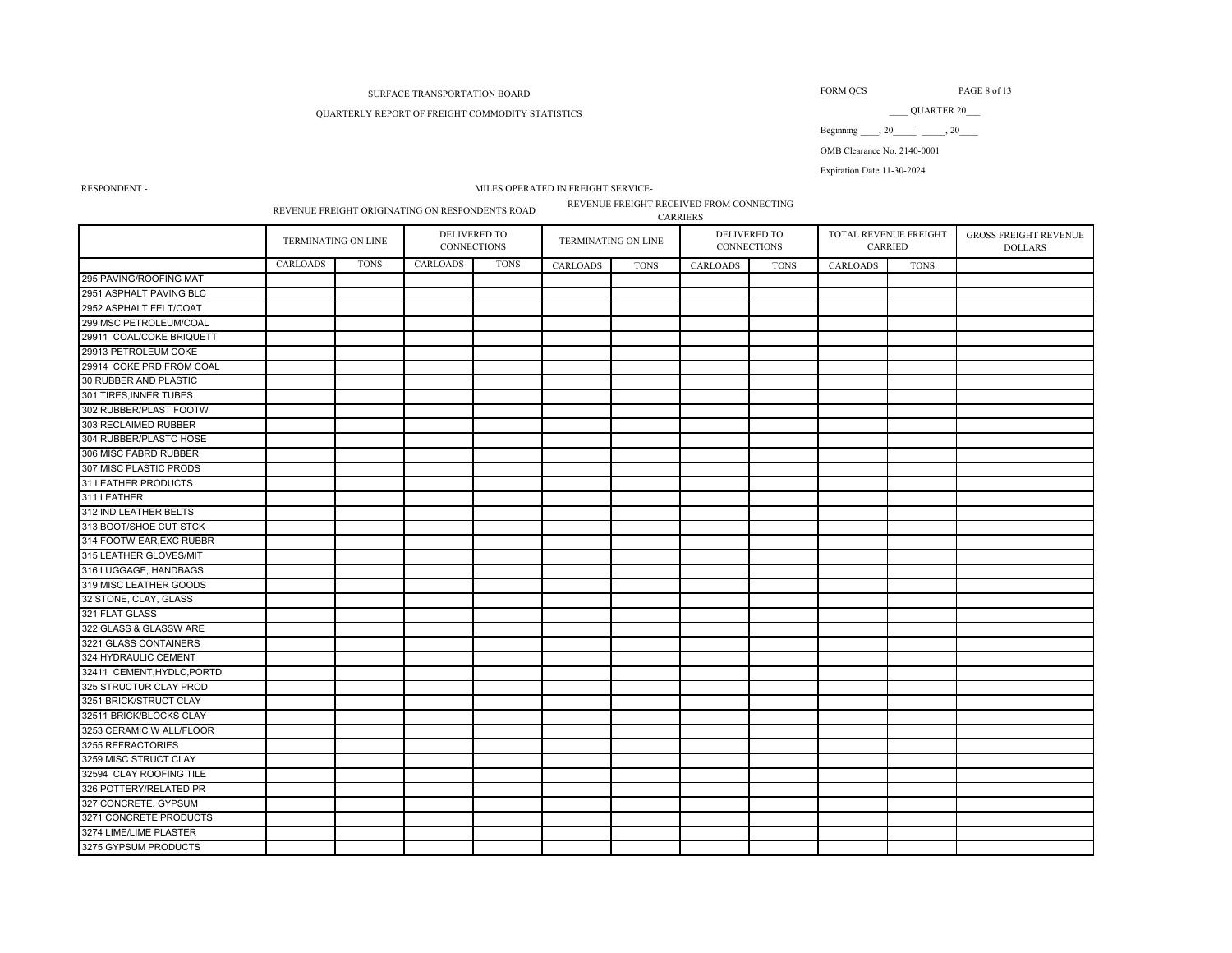#### SURFACE TRANSPORTATION BOARD QUARTERLY REPORT OF FREIGHT COMMODITY STATISTICS

#### FORM QCS PAGE 9 of 13

Beginning \_\_\_\_, 20 \_\_\_\_\_\_\_\_\_, 20 \_\_\_\_\_<br>OMB Clearance No. 2140-0001 Expiration Date 11-30-2024

RESPONDENT - MILES OPERATED IN FREIGHT SERVICE-<br>REVENUE FREIGHT RECEIVED FROM CONNECTING REVENUE FREIGHT ORIGINATING ON RESPONDENTS ROAD  $\,$ **CARRIERS** 

|                           |          | <b>TERMINATING ON LINE</b> |                 | DELIVERED TO<br><b>CONNECTIONS</b> |                 | <b>TERMINATING ON LINE</b> |          | DELIVERED TO<br><b>CONNECTIONS</b> |          | TOTAL REVENUE FREIGHT<br>CARRIED | <b>GROSS FREIGHT REVENUE</b><br>DOLLARS |
|---------------------------|----------|----------------------------|-----------------|------------------------------------|-----------------|----------------------------|----------|------------------------------------|----------|----------------------------------|-----------------------------------------|
|                           | CARLOADS | <b>TONS</b>                | <b>CARLOADS</b> | <b>TONS</b>                        | <b>CARLOADS</b> | <b>TONS</b>                | CARLOADS | <b>TONS</b>                        | CARLOADS | <b>TONS</b>                      |                                         |
| 328 CUT STONE/STONE PR    |          |                            |                 |                                    |                 |                            |          |                                    |          |                                  |                                         |
| 329 ABRASIVES, ASBESTOS   |          |                            |                 |                                    |                 |                            |          |                                    |          |                                  |                                         |
| 3291 ABRASIVE PRODUCTS    |          |                            |                 |                                    |                 |                            |          |                                    |          |                                  |                                         |
| 3295 NNMETIC MNRLS/EART   |          |                            |                 |                                    |                 |                            |          |                                    |          |                                  |                                         |
| 33 PRIMARY METAL PROD     |          |                            |                 |                                    |                 |                            |          |                                    |          |                                  |                                         |
| 331 STEEL W ORKS          |          |                            |                 |                                    |                 |                            |          |                                    |          |                                  |                                         |
| 33111 PIG IRON            |          |                            |                 |                                    |                 |                            |          |                                    |          |                                  |                                         |
| 33112 FURNACE SLAG        |          |                            |                 |                                    |                 |                            |          |                                    |          |                                  |                                         |
| 33119 COKE OVEN PRD       |          |                            |                 |                                    |                 |                            |          |                                    |          |                                  |                                         |
| 3312 PRIMARY IRON/STEEL   |          |                            |                 |                                    |                 |                            |          |                                    |          |                                  |                                         |
| 33121 STEEL INGOT         |          |                            |                 |                                    |                 |                            |          |                                    |          |                                  |                                         |
| 3313 ELECTMETALLURGICAL   |          |                            |                 |                                    |                 |                            |          |                                    |          |                                  |                                         |
| 3315 STEEL W IRE, NAILS   |          |                            |                 |                                    |                 |                            |          |                                    |          |                                  |                                         |
| 332 IRON/STEEL CASTING    |          |                            |                 |                                    |                 |                            |          |                                    |          |                                  |                                         |
| 33211 IRON/STEEL CASTPIP  |          |                            |                 |                                    |                 |                            |          |                                    |          |                                  |                                         |
| 333 NONFERROUS METALS     |          |                            |                 |                                    |                 |                            |          |                                    |          |                                  |                                         |
| 3331 PRIM COPPER/ BASE    |          |                            |                 |                                    |                 |                            |          |                                    |          |                                  |                                         |
| 3332 PRIME LEAD SMELTER   |          |                            |                 |                                    |                 |                            |          |                                    |          |                                  |                                         |
| 3333 PRIM ZINC SHELTER    |          |                            |                 |                                    |                 |                            |          |                                    |          |                                  |                                         |
| 3334 PRIM ALUMINUM SHEL   |          |                            |                 |                                    |                 |                            |          |                                    |          |                                  |                                         |
| 335 NONFERROUS METAL      |          |                            |                 |                                    |                 |                            |          |                                    |          |                                  |                                         |
| 3351 COPPER, BRASS, BRONZ |          |                            |                 |                                    |                 |                            |          |                                    |          |                                  |                                         |
| 3352 ALUMINUM SHAPES      |          |                            |                 |                                    |                 |                            |          |                                    |          |                                  |                                         |
| 3357 NONFERROUS METAL     |          |                            |                 |                                    |                 |                            |          |                                    |          |                                  |                                         |
| 336 NONFERROUS/BASE       |          |                            |                 |                                    |                 |                            |          |                                    |          |                                  |                                         |
| 3361 ALUMINUM/BASE ALLO   |          |                            |                 |                                    |                 |                            |          |                                    |          |                                  |                                         |
| 3362 BRASS, BRONZE, COPPE |          |                            |                 |                                    |                 |                            |          |                                    |          |                                  |                                         |
| 339 MISC PRIM METAL PR    |          |                            |                 |                                    |                 |                            |          |                                    |          |                                  |                                         |
| 3391 IRON/STEEL FORGING   |          |                            |                 |                                    |                 |                            |          |                                    |          |                                  |                                         |
| 3392 NONFERROUS FORGING   |          |                            |                 |                                    |                 |                            |          |                                    |          |                                  |                                         |
| 34 FABRICATED METAL       |          |                            |                 |                                    |                 |                            |          |                                    |          |                                  |                                         |
| 341 METAL CANS            |          |                            |                 |                                    |                 |                            |          |                                    |          |                                  |                                         |
| 342 CUTLERY, HARDW ARE    |          |                            |                 |                                    |                 |                            |          |                                    |          |                                  |                                         |
| 343 PLUMBIN/HEATIN APP    |          |                            |                 |                                    |                 |                            |          |                                    |          |                                  |                                         |
| 3433 HEATING EQUIPMENT    |          |                            |                 |                                    |                 |                            |          |                                    |          |                                  |                                         |
| 344 FABRIC STRUC METAL    |          |                            |                 |                                    |                 |                            |          |                                    |          |                                  |                                         |
| 3441 FABRIC STRUC METAL   |          |                            |                 |                                    |                 |                            |          |                                    |          |                                  |                                         |
| 34411 FABRIC STRUC IRON   |          |                            |                 |                                    |                 |                            |          |                                    |          |                                  |                                         |
| 345 BOLTS, NUTS, SCREW S  |          |                            |                 |                                    |                 |                            |          |                                    |          |                                  |                                         |
| 346 METAL STAMPING        |          |                            |                 |                                    |                 |                            |          |                                    |          |                                  |                                         |
| 348 MISC FABR W IRE PRD   |          |                            |                 |                                    |                 |                            |          |                                    |          |                                  |                                         |
| 349 MISC FAB METAL PRD    |          |                            |                 |                                    |                 |                            |          |                                    |          |                                  |                                         |
| 3491 METAL SHIPPIN CONT   |          |                            |                 |                                    |                 |                            |          |                                    |          |                                  |                                         |
| 3494 VALVES & PIPE FTG    |          |                            |                 |                                    |                 |                            |          |                                    |          |                                  |                                         |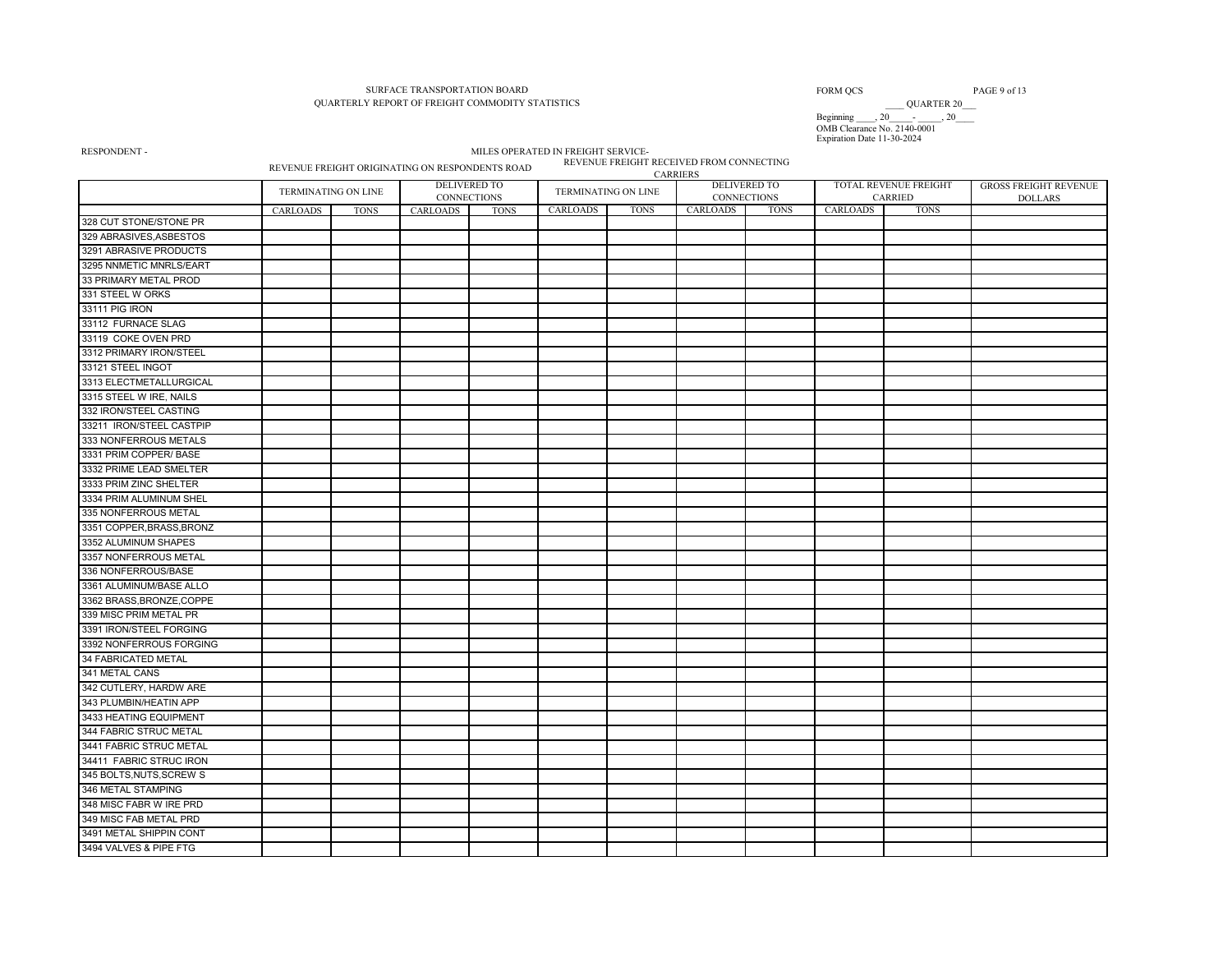# QUARTERLY REPORT OF FREIGHT COMMODITY STATISTICS \_\_\_\_ QUARTER 20\_\_\_

FORM QCS PAGE 10 of 13

Beginning \_\_\_\_, 20\_\_\_\_\_\_\_\_\_, 20\_\_\_\_\_

OMB Clearance No. 2140-0001

Expiration Date 11-30-2024

#### RESPONDENT - MILES OPERATED IN FREIGHT SERVICE-

REVENUE FREIGHT ORIGINATING ON RESPONDENTS ROAD REVENUE FREIGHT RECEIVED FROM CONNECTING CARRIERS

|                           |                 |                     |          |                             |          |                            |                 | CANALINO                    |                 |                                  |                                                |
|---------------------------|-----------------|---------------------|----------|-----------------------------|----------|----------------------------|-----------------|-----------------------------|-----------------|----------------------------------|------------------------------------------------|
|                           |                 | TERMINATING ON LINE |          | DELIVERED TO<br>CONNECTIONS |          | <b>TERMINATING ON LINE</b> |                 | DELIVERED TO<br>CONNECTIONS |                 | TOTAL REVENUE FREIGHT<br>CARRIED | <b>GROSS FREIGHT</b><br><b>REVENUE DOLLARS</b> |
|                           | <b>CARLOADS</b> | <b>TONS</b>         | CARLOADS | <b>TONS</b>                 | CARLOADS | <b>TONS</b>                | <b>CARLOADS</b> | <b>TONS</b>                 | <b>CARLOADS</b> | <b>TONS</b>                      |                                                |
| 35 MACHINERY              |                 |                     |          |                             |          |                            |                 |                             |                 |                                  |                                                |
| 351 ENGINES/TURBINES      |                 |                     |          |                             |          |                            |                 |                             |                 |                                  |                                                |
| 352 FARM MACHINERY        |                 |                     |          |                             |          |                            |                 |                             |                 |                                  |                                                |
| 3524 GARDEN TRACTORS      |                 |                     |          |                             |          |                            |                 |                             |                 |                                  |                                                |
| 353 CONS, MINING, MATERI  |                 |                     |          |                             |          |                            |                 |                             |                 |                                  |                                                |
| 3531 CONS MACHINERY       |                 |                     |          |                             |          |                            |                 |                             |                 |                                  |                                                |
| 3532 MINING MACHY, EQPT   |                 |                     |          |                             |          |                            |                 |                             |                 |                                  |                                                |
| 3533 OIL FIELD MACHINER   |                 |                     |          |                             |          |                            |                 |                             |                 |                                  |                                                |
| 3537 IND TRUCKS, TRACTOR  |                 |                     |          |                             |          |                            |                 |                             |                 |                                  |                                                |
| 354 METALW ORKING MACHN   |                 |                     |          |                             |          |                            |                 |                             |                 |                                  |                                                |
| 355 SPEC INDTRY MACHIN    |                 |                     |          |                             |          |                            |                 |                             |                 |                                  |                                                |
| 356 GEN INDTRL MACHINE    |                 |                     |          |                             |          |                            |                 |                             |                 |                                  |                                                |
| 357 OFFICE, COMPUTING     |                 |                     |          |                             |          |                            |                 |                             |                 |                                  |                                                |
| 358 SERVICE IND MACHIN    |                 |                     |          |                             |          |                            |                 |                             |                 |                                  |                                                |
| 359 MISC MACHNRY/PARTS    |                 |                     |          |                             |          |                            |                 |                             |                 |                                  |                                                |
| 36 ELECT MACHY, EQPT      |                 |                     |          |                             |          |                            |                 |                             |                 |                                  |                                                |
| 361 ELECT TRANS & DIST    |                 |                     |          |                             |          |                            |                 |                             |                 |                                  |                                                |
| 362 ELECT INDUST APPAR    |                 |                     |          |                             |          |                            |                 |                             |                 |                                  |                                                |
| 363 HOUSEHOLD APPLIANC    |                 |                     |          |                             |          |                            |                 |                             |                 |                                  |                                                |
| 3631 HOUSEHOLD COOKING    |                 |                     |          |                             |          |                            |                 |                             |                 |                                  |                                                |
| 3632 HOUSEHOLD REFRIG     |                 |                     |          |                             |          |                            |                 |                             |                 |                                  |                                                |
| 3633 HOUSEHOLD LAUNDRY    |                 |                     |          |                             |          |                            |                 |                             |                 |                                  |                                                |
| 364 ELECTRIC LIGHTING     |                 |                     |          |                             |          |                            |                 |                             |                 |                                  |                                                |
| 365 RADIO AND TV SETS     |                 |                     |          |                             |          |                            |                 |                             |                 |                                  |                                                |
| 366 COMMUNICATION EQUI    |                 |                     |          |                             |          |                            |                 |                             |                 |                                  |                                                |
| 367 ELECTRONIC COMPONE    |                 |                     |          |                             |          |                            |                 |                             |                 |                                  |                                                |
| 369 MISC ELECT MACHINE    |                 |                     |          |                             |          |                            |                 |                             |                 |                                  |                                                |
| 37 TRANSPORTATION EQP     |                 |                     |          |                             |          |                            |                 |                             |                 |                                  |                                                |
| 371 MOTOR VEHICLES/EQP    |                 |                     |          |                             |          |                            |                 |                             |                 |                                  |                                                |
| 3711 MOTOR VEHICLES       |                 |                     |          |                             |          |                            |                 |                             |                 |                                  |                                                |
| 37111 PASSENGER CARS      |                 |                     |          |                             |          |                            |                 |                             |                 |                                  |                                                |
| 37112 TRUCK TRACT, TRUCKS |                 |                     |          |                             |          |                            |                 |                             |                 |                                  |                                                |
| 37113 MOTOR COACHES, ASSD |                 |                     |          |                             |          |                            |                 |                             |                 |                                  |                                                |
| 3712 PASSENGER CAR BODI   |                 |                     |          |                             |          |                            |                 |                             |                 |                                  |                                                |
| 3713 TRUCK AND BUS BODI   |                 |                     |          |                             |          |                            |                 |                             |                 |                                  |                                                |
| 3714 MOTOR VEHICLE PART   |                 |                     |          |                             |          |                            |                 |                             |                 |                                  |                                                |
| 37147 MOTOR VEHICLE BODY  |                 |                     |          |                             |          |                            |                 |                             |                 |                                  |                                                |
| 3715 TRUCK TRAILERS       |                 |                     |          |                             |          |                            |                 |                             |                 |                                  |                                                |
| 372 AIRCRAFT AND PARTS    |                 |                     |          |                             |          |                            |                 |                             |                 |                                  |                                                |
| 373 SHIPS AND BOATS       |                 |                     |          |                             |          |                            |                 |                             |                 |                                  |                                                |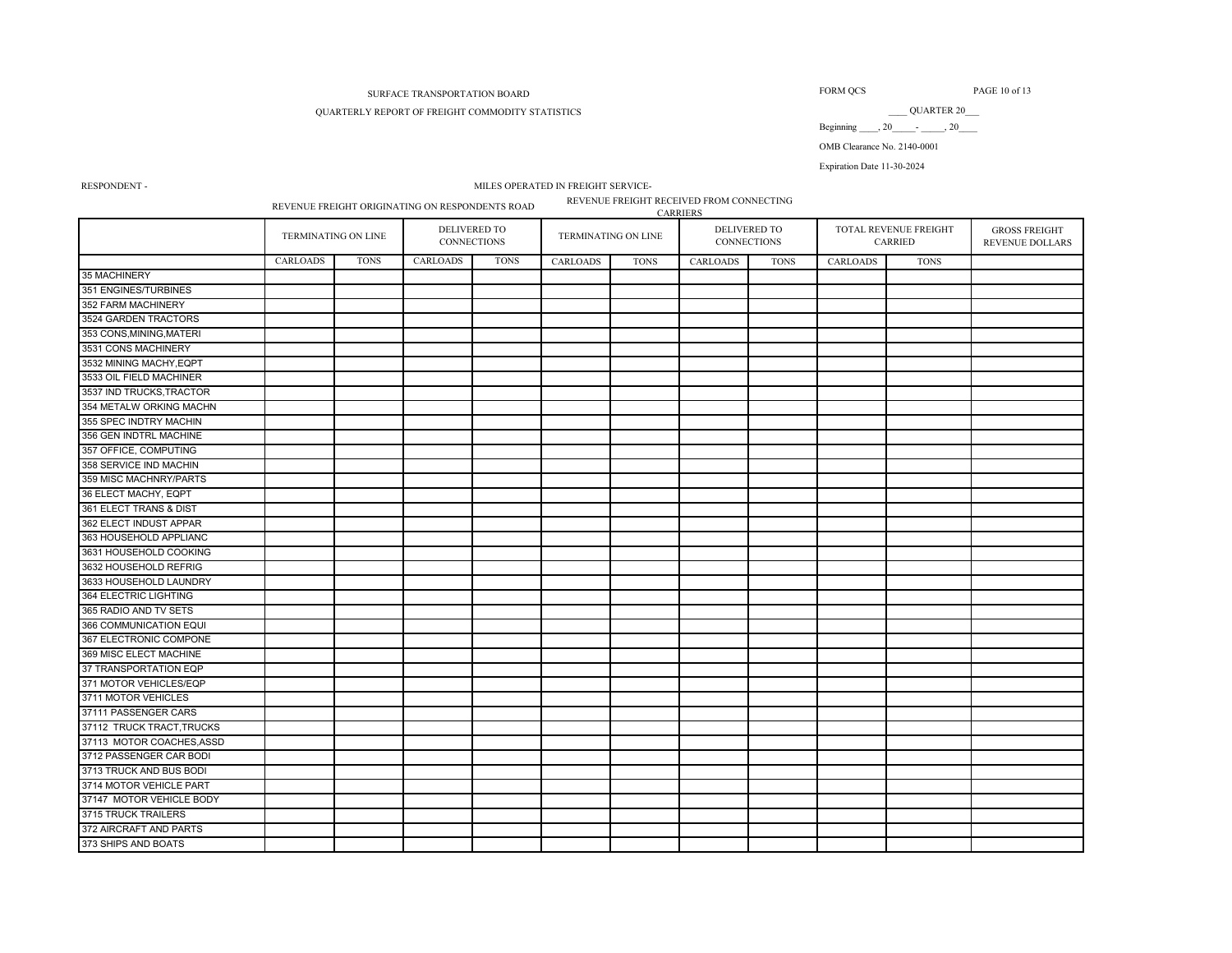# SURFACE TRANSPORTATION BOARD QUARTERLY REPORT OF FREIGHT COMMODITY STATISTICS \_\_\_\_ QUARTER 20\_\_\_

#### FORM QCS PAGE 11 of 13

Beginning \_\_\_\_, 20 \_\_\_\_\_\_\_\_\_, 20 \_\_\_\_\_\_<br>OMB Clearance No. 2140-0001 Expiration Date 11-30-2024

RESPONDENT - MILES OPERATED IN FREIGHT SERVICE-<br>PEVENUE EREIGHT SERVENUE FREIGHT RECEIVED FROM CONNECTING REVENUE FREIGHT ORIGINATING ON RESPONDENTS ROAD CARRIERS

|                                | TERMINATING ON LINE |             |                 | DELIVERED TO<br><b>CONNECTIONS</b> |                 | TERMINATING ON LINE |                 | DELIVERED TO<br><b>CONNECTIONS</b> |                 | TOTAL REVENUE FREIGHT<br>CARRIED | <b>GROSS FREIGHT</b><br><b>REVENUE DOLLARS</b> |
|--------------------------------|---------------------|-------------|-----------------|------------------------------------|-----------------|---------------------|-----------------|------------------------------------|-----------------|----------------------------------|------------------------------------------------|
|                                | CARLOADS            | <b>TONS</b> | <b>CARLOADS</b> | <b>TONS</b>                        | <b>CARLOADS</b> | <b>TONS</b>         | <b>CARLOADS</b> | <b>TONS</b>                        | <b>CARLOADS</b> | <b>TONS</b>                      |                                                |
| 374 RAILROAD EQUIPMENT         |                     |             |                 |                                    |                 |                     |                 |                                    |                 |                                  |                                                |
| 37422 FREIGHT TRAIN CARS       |                     |             |                 |                                    |                 |                     |                 |                                    |                 |                                  |                                                |
| 375 MOTORCYCLES, BICYCL        |                     |             |                 |                                    |                 |                     |                 |                                    |                 |                                  |                                                |
| 376 GUIDE MSL/SPAC VHL         |                     |             |                 |                                    |                 |                     |                 |                                    |                 |                                  |                                                |
| 379 MISC TRANSPORTATIO         |                     |             |                 |                                    |                 |                     |                 |                                    |                 |                                  |                                                |
| 38 INSTRUMENTS, PHOTO          |                     |             |                 |                                    |                 |                     |                 |                                    |                 |                                  |                                                |
| 381 ENGINEER, LAB INST         |                     |             |                 |                                    |                 |                     |                 |                                    |                 |                                  |                                                |
| 382 MEASURING, CONTROL         |                     |             |                 |                                    |                 |                     |                 |                                    |                 |                                  |                                                |
| 383 OPTICAL INSTRUMENT         |                     |             |                 |                                    |                 |                     |                 |                                    |                 |                                  |                                                |
| 384 SURGICAL, MEDICAL          |                     |             |                 |                                    |                 |                     |                 |                                    |                 |                                  |                                                |
| 385 OPHTHALMIC GOODS           |                     |             |                 |                                    |                 |                     |                 |                                    |                 |                                  |                                                |
| 386 PHOTOGRAPHIC EQUIP         |                     |             |                 |                                    |                 |                     |                 |                                    |                 |                                  |                                                |
| 387 W ATCHES, CLOCKS           |                     |             |                 |                                    |                 |                     |                 |                                    |                 |                                  |                                                |
| 39 MISC PROD OF MANUF          |                     |             |                 |                                    |                 |                     |                 |                                    |                 |                                  |                                                |
| 391 JEW ELRY, SILVERW ARE      |                     |             |                 |                                    |                 |                     |                 |                                    |                 |                                  |                                                |
| 393 MUSICAL INSTRUMENT         |                     |             |                 |                                    |                 |                     |                 |                                    |                 |                                  |                                                |
| 394 TOYS, AMUSEME, SPORT       |                     |             |                 |                                    |                 |                     |                 |                                    |                 |                                  |                                                |
| 3949 SPORT/ATHLET GOODS        |                     |             |                 |                                    |                 |                     |                 |                                    |                 |                                  |                                                |
| 395 PENS, PENCILS              |                     |             |                 |                                    |                 |                     |                 |                                    |                 |                                  |                                                |
| 396 COSTUME JEW ELRY           |                     |             |                 |                                    |                 |                     |                 |                                    |                 |                                  |                                                |
| 399 MISC MANUFACTURED          |                     |             |                 |                                    |                 |                     |                 |                                    |                 |                                  |                                                |
| 40 W ASTE/SCRAP MATERI         |                     |             |                 |                                    |                 |                     |                 |                                    |                 |                                  |                                                |
| 401 ASHES                      |                     |             |                 |                                    |                 |                     |                 |                                    |                 |                                  |                                                |
| 402 W ASTE AND SCRAP           |                     |             |                 |                                    |                 |                     |                 |                                    |                 |                                  |                                                |
| 4021 METAL SCRAP, W ASTE       |                     |             |                 |                                    |                 |                     |                 |                                    |                 |                                  |                                                |
| 40211 IRON/STEEL SCRAP         |                     |             |                 |                                    |                 |                     |                 |                                    |                 |                                  |                                                |
| 4022 TEXTIL W ASTE, SCRAP      |                     |             |                 |                                    |                 |                     |                 |                                    |                 |                                  |                                                |
| 4024 PAPER W ASTE, SCRAP       |                     |             |                 |                                    |                 |                     |                 |                                    |                 |                                  |                                                |
| 4026 RUBBR/PLASTC SCRAP        |                     |             |                 |                                    |                 |                     |                 |                                    |                 |                                  |                                                |
| 41 MISC FREIGHT SHIPM          |                     |             |                 |                                    |                 |                     |                 |                                    |                 |                                  |                                                |
| 411 MISC FREIGHT SHIPM         |                     |             |                 |                                    |                 |                     |                 |                                    |                 |                                  |                                                |
| 41111 OUTFITS OR KITS          |                     |             |                 |                                    |                 |                     |                 |                                    |                 |                                  |                                                |
| 41114 ARTICLES, USED           |                     |             |                 |                                    |                 |                     |                 |                                    |                 |                                  |                                                |
| 41115 ARTICLES, USED, RTD      |                     |             |                 |                                    |                 |                     |                 |                                    |                 |                                  |                                                |
| 412 MISC COMM NOT REG          |                     |             |                 |                                    |                 |                     |                 |                                    |                 |                                  |                                                |
| 42 CONTAINERS, SHIPPIN         |                     |             |                 |                                    |                 |                     |                 |                                    |                 |                                  |                                                |
| 421 CONTAINERS, NON-REV        |                     |             |                 |                                    |                 |                     |                 |                                    |                 |                                  |                                                |
| <b>422 TRAILERS, SEMI TRLR</b> |                     |             |                 |                                    |                 |                     |                 |                                    |                 |                                  |                                                |
| 423 TRAILERS, REVENUE          |                     |             |                 |                                    |                 |                     |                 |                                    |                 |                                  |                                                |
| 44 FRGHT FORW ARD TRAF         |                     |             |                 |                                    |                 |                     |                 |                                    |                 |                                  |                                                |
| 441 FRGHT FORW TRAF(CL         |                     |             |                 |                                    |                 |                     |                 |                                    |                 |                                  |                                                |
| <b>45 SHIPPER ASSN TRAFF</b>   |                     |             |                 |                                    |                 |                     |                 |                                    |                 |                                  |                                                |
| 451 SHIPP ASSN TF (CL)         |                     |             |                 |                                    |                 |                     |                 |                                    |                 |                                  |                                                |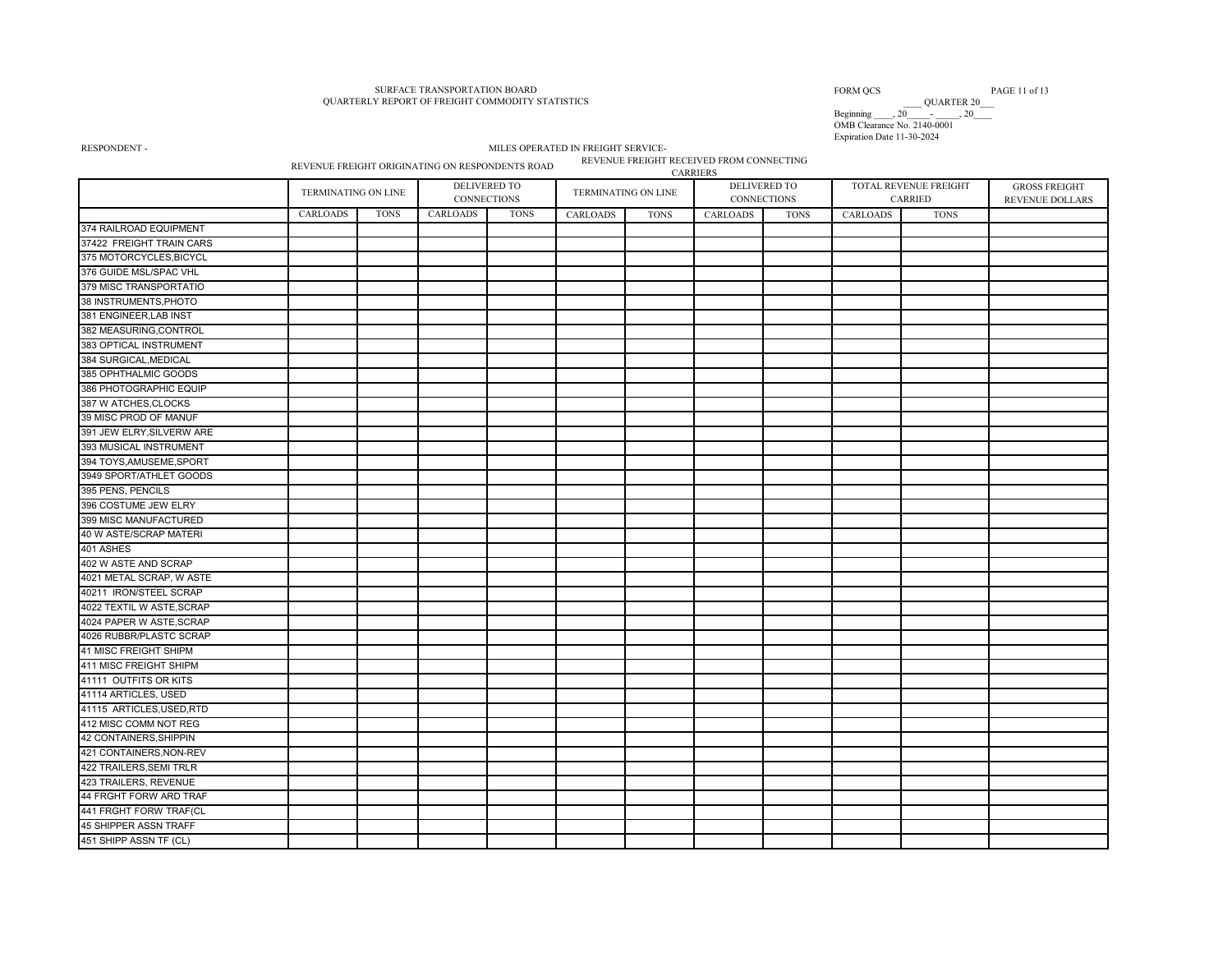### QUARTERLY REPORT OF FREIGHT COMMODITY STATISTICS \_\_\_\_ QUARTER 20\_\_\_

FORM QCS PAGE 12 of 13

Beginning  $, 20 , 20$ 

OMB Clearance No. 2140-0001

Expiration Date 11-30-2024

#### RESPONDENT - MILES OPERATED IN FREIGHT SERVICE-

|                              |                 |                            | REVENUE FREIGHT ORIGINATING ON RESPONDENTS ROAD |             |                            |             | REVENUE FREIGHT RECEIVED FROM CONNECTING<br><b>CARRIERS</b> |             |                 |                                         |                                               |
|------------------------------|-----------------|----------------------------|-------------------------------------------------|-------------|----------------------------|-------------|-------------------------------------------------------------|-------------|-----------------|-----------------------------------------|-----------------------------------------------|
|                              |                 | <b>TERMINATING ON LINE</b> | DELIVERED TO<br><b>CONNECTIONS</b>              |             | <b>TERMINATING ON LINE</b> |             | <b>DELIVERED TO</b><br><b>CONNECTIONS</b>                   |             |                 | TOTAL REVENUE FREIGHT<br><b>CARRIED</b> | <b>GROSS</b><br>FREIGHT<br>REVENUE<br>DOLLARS |
|                              | <b>CARLOADS</b> | <b>TONS</b>                | <b>CARLOADS</b>                                 | <b>TONS</b> | <b>CARLOADS</b>            | <b>TONS</b> | <b>CARLOADS</b>                                             | <b>TONS</b> | <b>CARLOADS</b> | <b>TONS</b>                             |                                               |
|                              |                 |                            |                                                 |             |                            |             |                                                             |             |                 |                                         |                                               |
| <b>46 MISC MIX SHIPMENTS</b> |                 |                            |                                                 |             |                            |             |                                                             |             |                 |                                         |                                               |
| 461 MISC MIX SHIPMENTS       |                 |                            |                                                 |             |                            |             |                                                             |             |                 |                                         |                                               |
| 462 MIXED SHIPMENTS          |                 |                            |                                                 |             |                            |             |                                                             |             |                 |                                         |                                               |
| 47 SM PACKAGED FREIGH        |                 |                            |                                                 |             |                            |             |                                                             |             |                 |                                         |                                               |
| 471 SM PACK FREIGH LCL       |                 |                            |                                                 |             |                            |             |                                                             |             |                 |                                         |                                               |
| 48 HAZARDOUS W ASTE TOTAL    |                 |                            |                                                 |             |                            |             |                                                             |             |                 |                                         |                                               |
| Total Carload Traffic:       |                 |                            |                                                 |             |                            |             |                                                             |             |                 |                                         |                                               |
| Total Carload & LCL:         |                 |                            |                                                 |             |                            |             |                                                             |             |                 |                                         |                                               |

#### **Supplemental Information about the Quarterly Report of Freight commodity Statistics (Form QCS)**

The following information is provided in Compliance with OMB requirements and pursuant to the Paperwork Reduction Act of 1995, 44 U.S.C. §§ 3501-3519 (PRA):

This information collection is mandatory pursuant to 49 U.S.C. § 11145 and 49 C.F.R. § 1248. The estimated hour burden for filing this report is 217 hours per report. Information in this report is entered into the Uniform measurement methodology. URCS was developed by the Board pursuant to 49 U.S.C. §§ 11161-62 and is used in rail rate proceedings as a tool to calculate the variable costs of providing a particular rail service in accordance also uses URCS to analyze the information that it obtains through the annual railroad waybill sample and in railroad abandonment proceedings to measure off-branch costs, pursuant to 49 U.S.C. § 10904(a) and in accordance w information collected through this report is available to the public. Paper copies of individual reports are maintained by the Board for ten years, after which they are destroyed. Under the PRA, a federal agency may not co to respond to, nor shall a person be subject to a penalty for failure to comply with, a collection of information unless it displays a currently valid OMB control number. Comments and questions about this collection (2140-Reduction Officer, Surface Transportation Board, 395 E Street, S.W., Washington, DC 20423-0001.

\*\* REPORT COVERS THE PERIOD FROM \_\_\_\_\_\_\_\_\_\_\_\_\_\_\_\_\_\_ , 20\_\_\_\_\_\_ TO \_\_\_\_\_\_\_\_\_\_\_\_\_\_\_\_\_ , 20\_\_\_\_\_\_

\*\*\*\* CERTIFICATION \*\*\*\*

I, THE UNDERSIGNED, MANAGER, REVENUE REPORTING OF RAILROAD COMPANY, STATE THAT THIS REPORT W AS PREPARED BY ME OR UNDER MY SUPERVISION , THAT I HAVE CAREFULLY EXAMINED IT, AND ON THE BASIS OF MY KNOW LEDGE, BELIEF, AND VERIFICATION (W HERE NECESSARY), I DECLARE IT TO BE A FULL, TRUE, AND CORRECT STATEMENT OF THE FREIGHT COMMODITY STATISTICS NAMED, AND THAT VARIOUS ITEMS HERE REPORTED W ERE DETERMINED IN ACCORDANCE W ITH EFFECTIVE RULES PROMULGATED BY THE SURFACE TRANSPORTATION BOARD.

REMARKS

(CHECK ONE) :<br>
(CHECK ONE) :

( ) THIS REPORT INCLUDES ALL COMMODITY STATISTICS FOR THE PERIOD COVERED.

( ) A SUPPLEMENT REPORT HAS BEEN FILED COVERING TRAFFIC INVOLVING LESS

THAN THREE SHIPPERS REPORTABLE IN ANY ONE COMMODITY CODE.

 Telephone Number Title Address Name